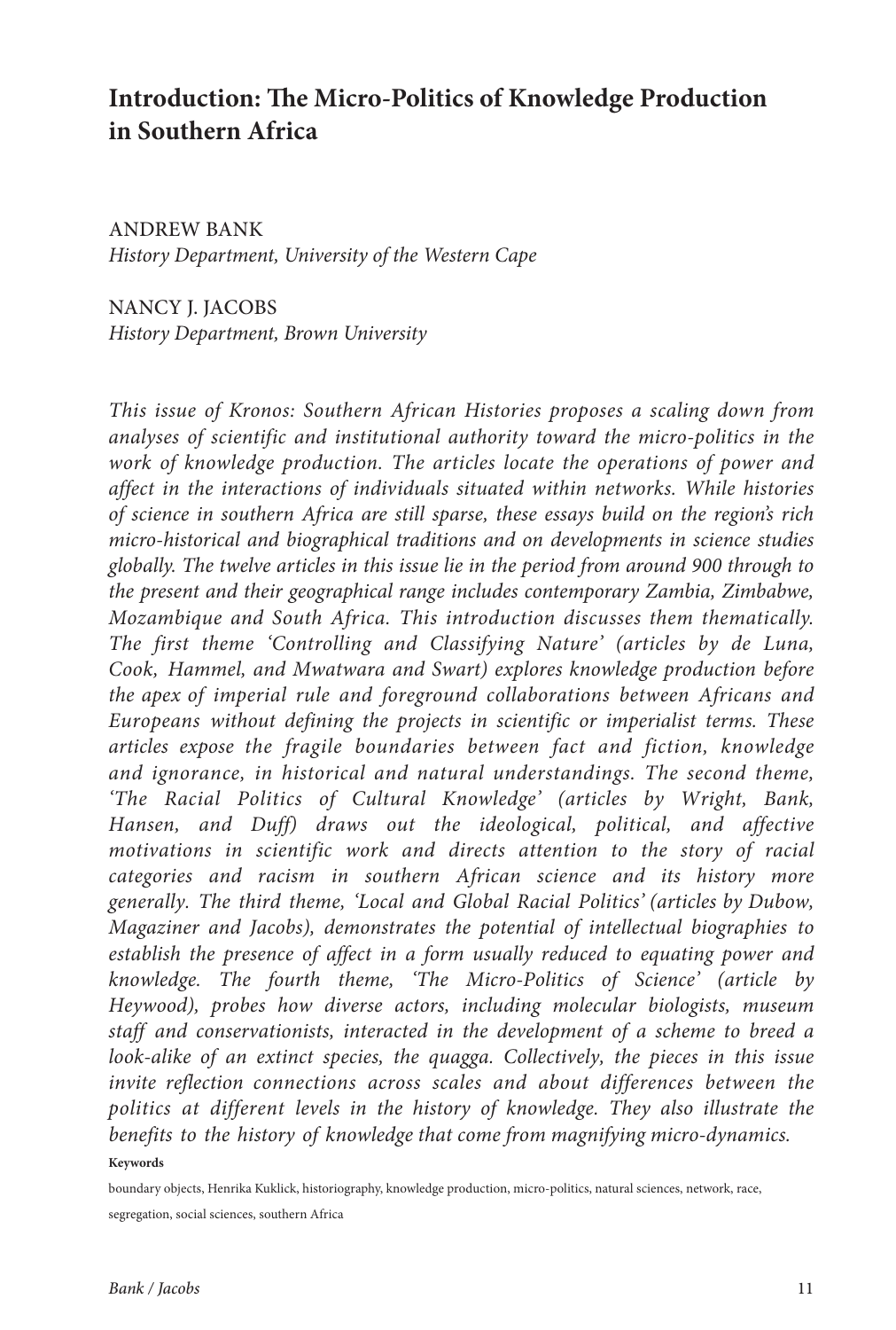### **Southern African Knowledge Politics: Present and Past**

The past politics of knowledge have bequeathed South Africa of 2015 with a conspicuous problem. Student protesters have undertaken the largest mass demonstrations in the country since the democratic transition in 1994. As we write, they are negotiating with institutions of higher education and the state to lower fees. They have also made a call to decolonise and Africanise the universities. Most famously, they have brought the statue of Cecil John Rhodes down from its perch at the foot of the University of Cape Town. This climate of intense and outspoken critique of institutional authority turns attention toward the ever-contested politics of knowledge, the regional history of which forms the subject of this issue of *Kronos*. 1

South Africa is a post-apartheid society and southern Africa a postcolonial context. The pairing of power and knowledge may have originated with Michel Foucault, when it comes to lands and people on the receiving end of imperial history, all thinking about power and knowledge begins with Edward Said's *Orientalism* first published in 1978. With his framing of them as Western discourse, Said forever changed understandings of intellectual traditions concerning the Orient and by extension 'Africa'. In Said's view, Christian European thinkers invented the Orient and their own civilisation through specialist expertise about debased and backward societies. Establishing the Orient as a recognisable object, they accorded authority to he subject. This discourse sustained European imperialism and moulded world history from the late eighteenth century onwards.<sup>2</sup>

In South Africa's past, the intellectual elevation of civilisational binaries and the condescension among European and white experts toward 'Others' has been as marked as anywhere. Yet, despite the crucial role of knowledge in the exercise of power in South Africa and the wider region, the history of science remains a curiously underdeveloped field of study. An edited collection published in 1977 to celebrate the centenary of the founding of the South African Philosophical Society, still remains the only overview of the history of science that spans the pure and the applied, the 'hard' and the 'soft' sciences in South Africa. Many of the essays, however, are self-congratulatory memoirs, heroic accounts of the allegedly linear and positivist accumulation of knowledge in particular fields, typically exaggerating the roles played by one or two male ancestors.3 The first critical edited collection on the history of science dates to 1991. Edited by Jonathan Jansen, now vice-chancellor at the University

<sup>1</sup> The editors wish to thank all the reviewers who critiqued the articles in this issue. Thanks also to all the authors for their engaged editorial comments on this introduction. We are particularly grateful to two ever-modest close friends and long-time collaborators who have contributed extensively behind the scenes not only to this introduction but also to supporting our scholarship over many years. Priscilla Hall has copy-edited two books for each of co-authors. She has brought the same selfless perfectionism to seeing this volume and all its essays through to production. Jenny Sandler has worked with Andrew Bank since 2001 as designer of 15 consecutive annual issues of *Kronos*, whose pages (and hard-copy covers) bear what we hope will be lasting testimony to her aesthetic talents and professionalism.

<sup>2</sup> E. Said, *Orientalism* (London: Pantheon, 1978). For an application of his model to Africa, see V. Mudimbe, *The Invention of Africa: Gnosis, Philosophy, and the Order of Knowledge* (Bloomington: Indiana University Press, 1988). On Foucault's influential texts, first translated into English in the five years prior to the publication of Said's path-breaking study, see M. Foucault, *The Order of Things: An Archaeology of the Human Sciences* (New York: Vintage, 1973); Foucault, *The Birth of the Clinic: An Archaeology of Medical Perception* (London: Tavistock, 1973); and Foucault, *Discipline and Punish: The Birth of the Prison* (London: Allen Lane, 1977).

<sup>3</sup> A.C. Brown (ed), *A History of Scientific Endeavour in South Africa* (Cape Town: Royal Society of South Africa, 1977).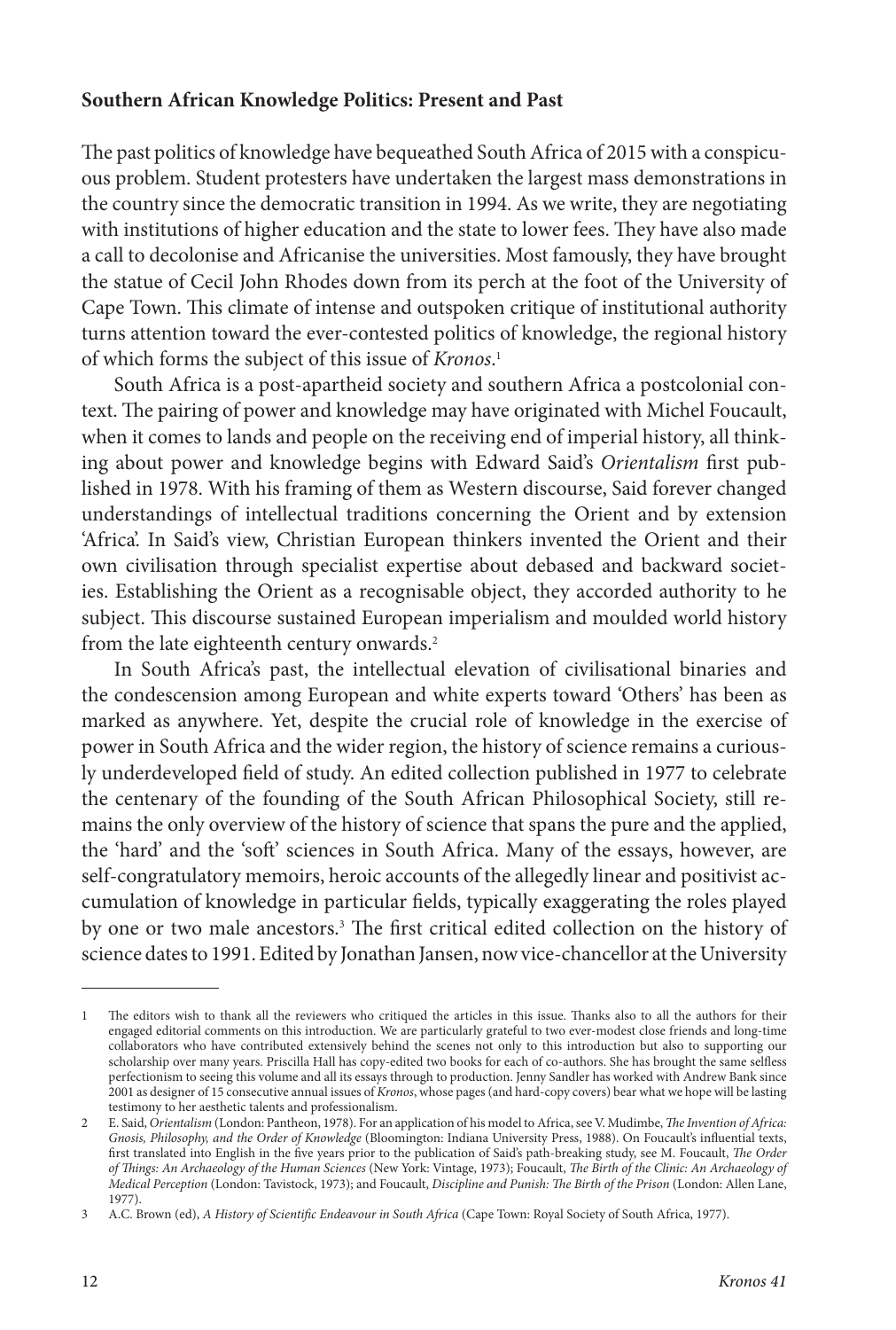of the Free State, it drew stark attention to the role of race and the relationship between power and knowledge across the social sciences in twentieth-century South African history.4 Further work revealed that racial ideology and scientific research were mutually reinforcing, for example, with the segregationist governments of the twentieth century drawing on racist physiology and applying these ideas to policies about food.<sup>5</sup>

A pioneering edited collection featuring leading social and cultural historians was published in 2000 under the title *Science and Society in Southern Africa*. Given its location in a series of 'Studies in Imperialism', this collection edited by Saul Dubow foregrounded the relationship between knowledge production and European domination in the social and natural sciences, with particular attention to the overlap between science and governance in twentieth century South Africa.6 So, for example, Dubow compared the 1905 and 1929 visits of the British Association of Science to South Africa as a way of demonstrating the degree to which science had become 'South Africanised' by the 1920s. Deborah Posel revealed the state's 'mania for measurement' and statistics in the founding of apartheid.7 The association between science and race was also the central theme of the three essays that consider knowledge production beyond South Africa. Patrick Harries showed how a Swiss missionary scientist working in southern Mozambique and the north-eastern Transvaal, Henri-Alexandre Junod, came to transfer his scholarly interest in the classification of butterflies and plants in the 1880s and 1890s to that of tribes in the 1900s and 1910s, culminating in the publication of a famous two-volume ethnography of 'the Tsonga' entitled *The Life of A South African Tribe* (1911–12). William Storey traced how the politics of racial, colonial and national identity complexly informed debates between local planters and metropolitan experts over the science of sugar cane production in modern Mauritius. Jocelyn Alexander revealed the tension between older paternalistic racial discourses about the Native, including that of social anthropology, and a modern technocratic discourse of development in white settler debates over agricultural reform in Southern Rhodesia of the 1950s.8 These carefully researched histories of South African science gave reason to reflect on Said's vision of how knowledge was homogenised in the West.

Dubow's introduction to these essays called attention rather to ambiguities in the history of science; its character could not be reduced to a prop for imperial hegemony. Scientists sometimes engaged with African logic, their conclusions sometimes defied state interests, and their outreach worked at times against colonial interests. Recognising the contradictory relation between science and control over subject peoples, Dubow highlighted the role of science in the construction of the self-image

<sup>4</sup> J. Jansen, *Knowledge and Power in South Africa: Critical Perspectives across the Disciplines* (Johannesburg: Skotaville, 1991).

<sup>5</sup> D. Wylie, *Starving on a Full Stomach: Hunger and the Triumph of Cultural Racism in Modern South Africa* (Charlottesville: University Press of Virginia, 2001).

<sup>6</sup> S. Dubow (ed), *Science and Society in Southern Africa* (Manchester: Manchester University Press, 2000).

<sup>7</sup> See S. Dubow, 'A Commonwealth of Science: The British Association in South Africa, 1905 and 1929' and D. Posel, 'A Mania for Measurement: Statistics and Statecraft in the Transition to Apartheid' in Dubow (ed), *Science and Society*, 66–99, 116–42.

<sup>8</sup> P. Harries, 'Field Sciences in Scientific Fields: Entomology, Botany and the Early Ethnographic Monograph of H.-A. Junod', W.K. Storey, 'Making Canes Credible in Colonial Mauritius' and J. Alexander, 'Technical Development and the Human Factor: Sciences of Development in Rhodesia's Native Affairs Department' in Dubow (ed), *Science and Society*, 11–41, 42–65, 212–37.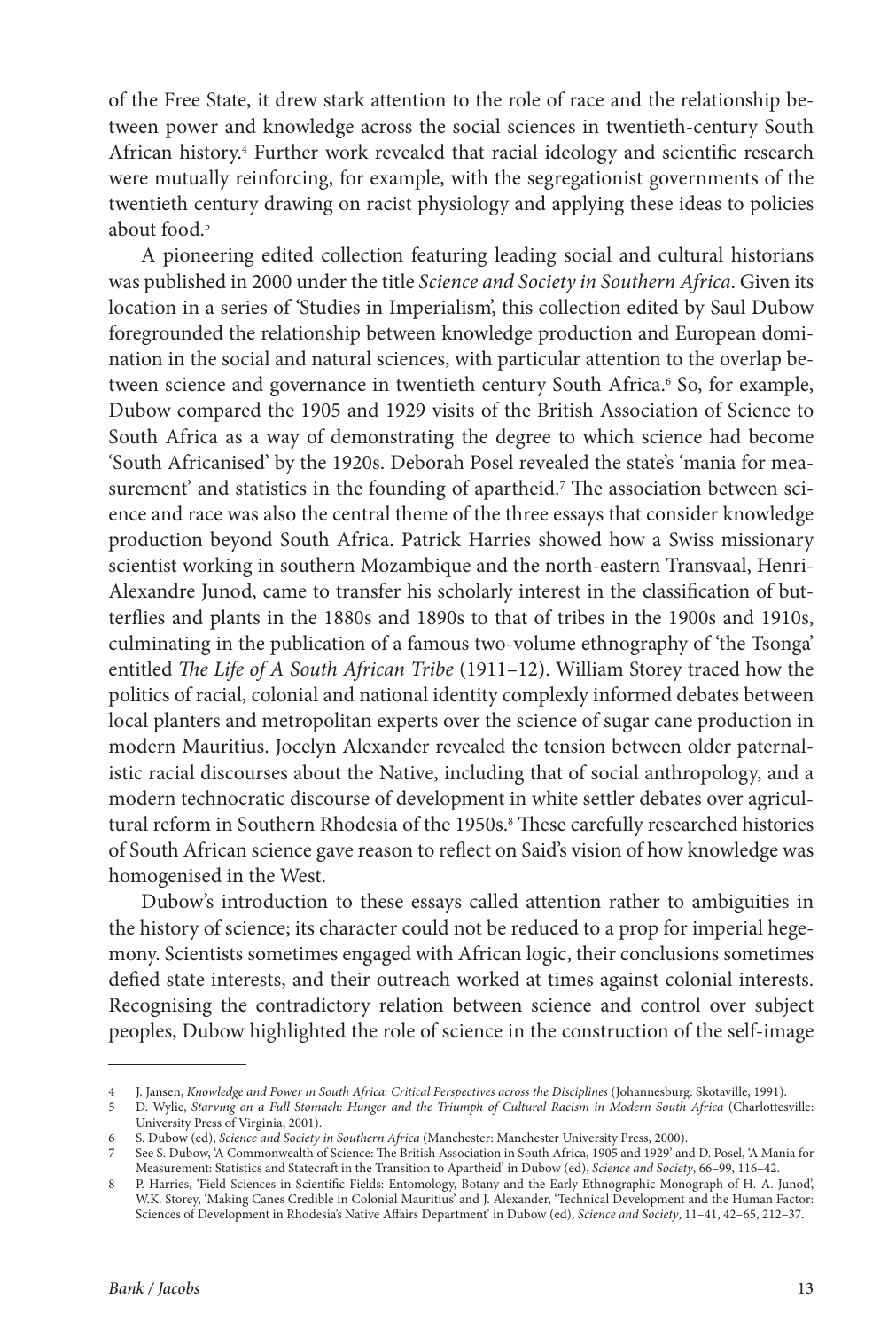of white colonial populations, an aspect which he has explored in greater detail in his book-length examination of the way in which science came to be bound up with the politically conservative centrist ideology of South Africanism that served as a potential bridge between English- and Afrikaans-speakers in a period of intense ethnic identity politics.9 In his introduction to the edited collection, Dubow highlighted that while science could be used as a 'powerful tool' of domination, its social valence had to do with production as well as application and that we should be cautious about generalising its effects.In the years since that collection was published, histories of science in Africa have taken up this lesson, one that complicates the understanding left by Said, elaborating the argument that the alliances or distances between science and colonial projects were contradictory and historically contingent rather than linearly predetermined. Indeed, scholars have increasingly come to question the utility of the very conceptual category of 'colonial science', along with that of its supposed opposite: 'indigenous knowledge'.10

But if dualistic catch-all categories, like 'European discourse' and 'African knowledge', 'colonial science' and 'indigenous knowledge', are too crude to reveal much about the complex dynamics of knowledge production, especially that 'on the ground' in Africa, what alternative conceptual model might be applied to explore this theme in southern African history? What new directions in the wider historiography of the region can inform this new collaborative history of 'knowledge production'? What can be gained by using the concept of 'knowledge production'?

In the 15 years since the publication of Dubow's edited collection, the field of knowledge production has been globally dynamic. How can this dynamism be brought to bear on rethinking negotiated knowledge in southern Africa?<sup>11</sup>

#### **Scaling Down**

We propose a scaling down. Imperial hegemony, institutional crisis, and falling monuments lead towards understandings of knowledge as monolithic and the politics of knowledge as planting or tearing down, an image developed by Said whose stark boundary lines hold only when viewed at low resolutions. This issue of *Kronos* directs attention away from grand oppositions towards smaller, negotiated, though evercontested, frames of reference. Subjecting the politics of the production of knowledge to scrutiny at the micro-level shows boundaries to be fuzzy, with connections across them. The articles collected here suggest how it can be misleading to read down from

<sup>9</sup> S. Dubow, *A Commonwealth of Knowledge: Science, Sensibility and White South Africa, 1820–2000* (Oxford: Oxford University Press, 2006).

<sup>10</sup> The most eloquent book-length critique remains Helen Tilley's demonstration of the enormous complexity, constant dissonance and regular flow of scientific countercurrents across a wide range of development fields associated in particular with the ambitious interdisciplinary African Research Project led by Lord Hailey in Southern and Central Africa of the 1930s. See H.<br>Tilley, *Empire, Development, and the Problem of Scientific Knowledge, 1870–1950* (Chicago: Chicag the case of South Africa see esp W. Beinart, *The Rise of Conservation in South Africa: Settlers, Livestock, and the Environment 1770–1950* (Oxford: Oxford University Press, 2003); K. Brown and W. Beinart (eds), *African Local Knowledge and Livestock Health: Diseases and Treatments in South Africa* (Johannesburg: Wits University Press, 2013).

<sup>11</sup> A third collection co-authored by William Beinart, Saul Dubow and Patrick Harries under the title *A Social History of Science in Southern Africa* is in the early stages of production. E-mail communication, Patrick Harries to Andrew Bank, 1 November 2015.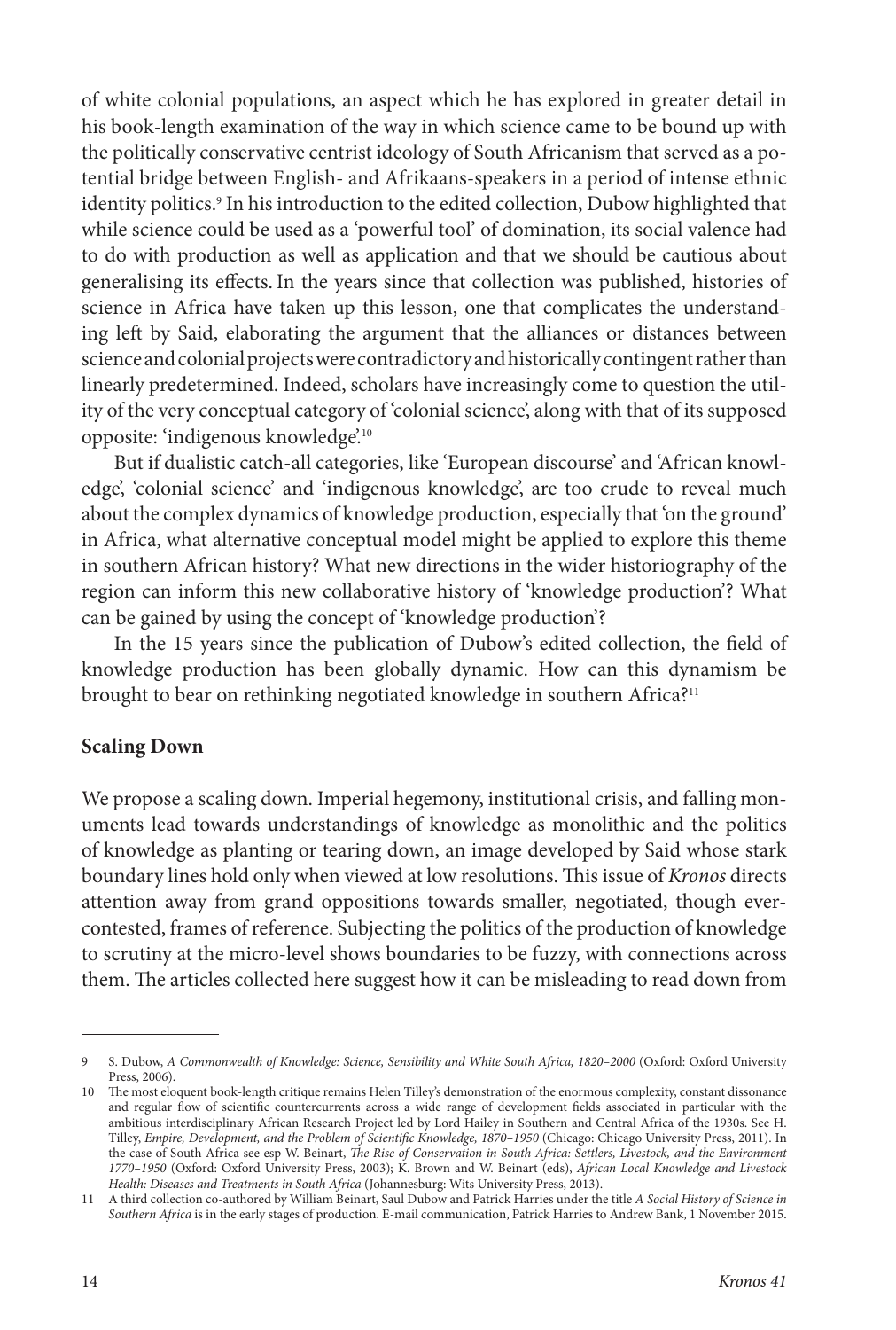monoliths erected by authorities to analyses of the parties who were still hammering out authority.

As a theoretical principle, sensitivity to scale is essential. Said did attend to the personal politics of knowledge production, using Marx as an example of a humanist disciplined into Orientalist approaches. Europeans with experience in Asia, who had direct contact with people and societies there, also took on Orientalist convention when they became writers of expert texts. Richard Burton was as close as existed to an exception, but for him, too, the Orient existed as a thing to be known. His incremental acculturation into Orientalism suggests how the politics of knowledge include the struggles in and between minds.12 In the years since the publication of *Orientalism,* scaling down has become essential to the historiography of empires, which has unearthed contradictions, tensions and negotiations between Selves and Others, whether empathetic or antagonistic.13

In this issue, the field of interaction is defined around 'knowledge', which is more encompassing and less ideologically loaded with its Western and positivist bias than 'science'. The politics within knowledge are traced to their points of production, to the social processes of creating it. Here the late Henrika Kuklick's new approach towards the history and sociology of science from the mid-1990s was a key intervention. In informal e-mail communication with one of the editors (Bank), Kuklick reflected on the shift she initiated in the analysis of the history of field science.

I got sick and tired of having people ask me whether the social and natural sciences are fundamentally different … The answer that is usually given – that the two categories of science are fundamentally different – is predicated on the assumption that all sciences are like physics. They aren't. Only physics is like physics. So I said to [my colleague] Robert Kohler: 'What do you learn when you see science as a form of work?'14

This approach was productively applied by her students in particular case studies, most notably by Lyn Schumaker in her pathbreaking history of the anthropology of the Rhodes-Livingstone Institute (RLI) in Northern Rhodesia. Schumaker balanced the role of individuals, prominently including a cast of African research assistants, with that of small networks of collaborative knowledge producers, led (in her instance) primarily by the social anthropologist Max Gluckman, who instituted a unique model of the field school which he then took back with him to Manchester University.15 Once the local, on-site, African dynamics of knowledge production in practice began to be explored in their own right, the conventional narrative of the expansion of imperial knowledge from European or American metropoles to the

<sup>12</sup> Edward Said, *Orientalism* (New York: Vintage, 1979).

<sup>13</sup> F. Cooper and A. Stoler (eds), *Tensions of Empire: Colonial Cultures in a Bourgeois World* (Berkeley: University of California Press, 1997)

<sup>14</sup> H. Kuklick to A. Bank, E-mail communication, 14 October 2012.

<sup>15</sup> L. Schumaker, *Africanizing Anthropology: Fieldwork, Networks, and the Making of Cultural Knowledge in Central Africa* (Durham: Duke University Press, 2001).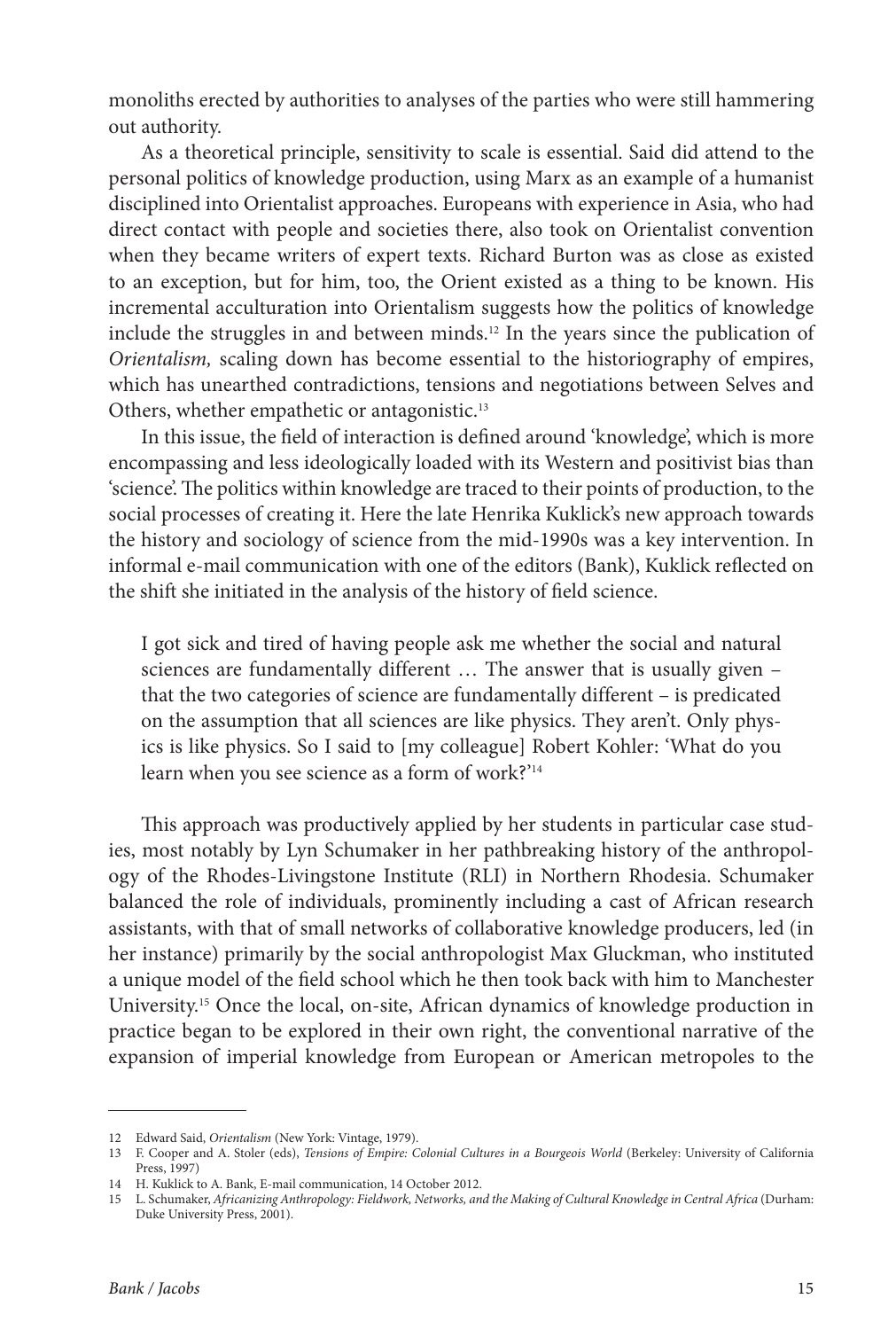African periphery was unsettled or even overturned. In short, the local came to loom much larger in the study of the processes that produce knowledge.

Nowadays there is more attention to the agency of individuals, not just the primary experts but also their collaborators, and to the conventions, rituals we might say, that evolve in the disciplines that make up the field sciences. In this regard we, the co-editors of this issue, have each used the Kuklick approach extensively in our efforts to develop understanding of localised, micro-level knowledge production in the fields of twentieth-century African ornithology and African anthropology respectively.16 Indeed, our decade-long intellectual friendship has its origin in discussions about the richness of the essays in the 1996 special issue of the journal *Osiris* co-edited by Kuklick and Kohler, dealing with scientific practices in the field sciences from the management of an astronomical expedition (Alex Pang) to Alfred Russell Wallace's collection of zoological specimens (Jane Camerini) to the disappearance of a woman scientist from the narrative of scientific achievement (Naomi Oreskes).17 This was the period when one of us (Jacobs) published an article in a 2006 issue of *Comparative Studies in Society and History* entitled 'The Intimate Politics of Ornithology'. The other co-editor (Bank) cited this phrase in the title of an article published in *The Journal of Southern African Studies* two years later: 'The "Intimate Politics" of Fieldwork: Monica Hunter and Her African Assistants, Pondoland and the Eastern Cape, 1931-1932'.<sup>18</sup> Both articles drew on Hugh Raffles' understanding of intimacy as 'affective sociality in knowledge production'19 and sought to redirect attention to the dynamics of African field research.

Our efforts corresponded with a period of heightened interest in micro-history as a significant and growing subfield in southern African history. The micro-historical approach, pioneered in early modern Europe by Carlo Ginzburg and Natalie Zemon Davis,<sup>20</sup> as Harold Cook highlights in his essay in this volume, has been most productively applied in the Cape colonial context. Here too it has emerged as a creative response by historians in a situation where the documentary sources are scarce but rich, particularly in the case of court records. In the hands of its most gifted practitioner, Nigel Penn, who selfconsciously locates his storytelling experiments in the Ginzburg tradition,<sup>21</sup> the cracks of light opened up in colonial court records are projected onto a large canvas to illuminate, in bright colours, the violent social world of the eighteenth-century northern colonial frontier. His experiment in micro-history

<sup>16</sup> See esp A. Bank, *Pioneers of the Field: South Africa's Women Anthropologists* (New York: Cambridge University Press, 2016 forthcoming); N.J. Jacobs, *Birders of Africa: History of a Network* (New Haven and London: Yale University Press, 2016 forthcoming).

<sup>17</sup> A. S.-K. Pang, 'Gender, Culture, and Astrophysical Fieldwork: Elizabeth Campbell and the Lick Observatory-Crocker Eclipse Expeditions'; J. Camerini, 'Wallace in the Field'; and N. Oreskes, 'Objectivity or Heroism: On the Invisibility of Women in Science' in H. Kuklick and R. Kohler (eds), *Osiris: Special Issue: Scientific Practices in the Field Sciences*, 11, 1996, 17–43, 44–65, 87–113.

<sup>18</sup> N.J. Jacobs, 'The Intimate Politics of Ornithology in Colonial Africa', *Comparative Studies in Society and History*, 48, 2006, 564– 603; A. Bank, 'The "Intimate Politics" of Fieldwork: Monica Hunter and Her African Assistants, Pondoland and the Eastern Cape, 1931–1932', *Journal of Southern African Studies*, 34, 3, September 2008, 557–74.

<sup>19</sup> H. Raffles, 'Intimate Knowledge', *International Social Science Journal* , 54, 3, September 2002, 325-35.

<sup>20</sup> C. Ginzburg, *The Cheese and the Worms: The Cosmos of a Sixteenth-Century Miller*, translated by J. Tedeschi and A. Tedeschi (Baltimore: John Hopkins University Press, 1982); N.Z. Davis, *Trickster Travels: A Sixteenth-Century Muslim Between Worlds* (New York: Hill and Wang, 2006).

<sup>21</sup> See N. Penn, *Rogues, Rebels and Runaways: Eighteenth Century Cape Characters* (Cape Town: David Philip, 1999), 1–6.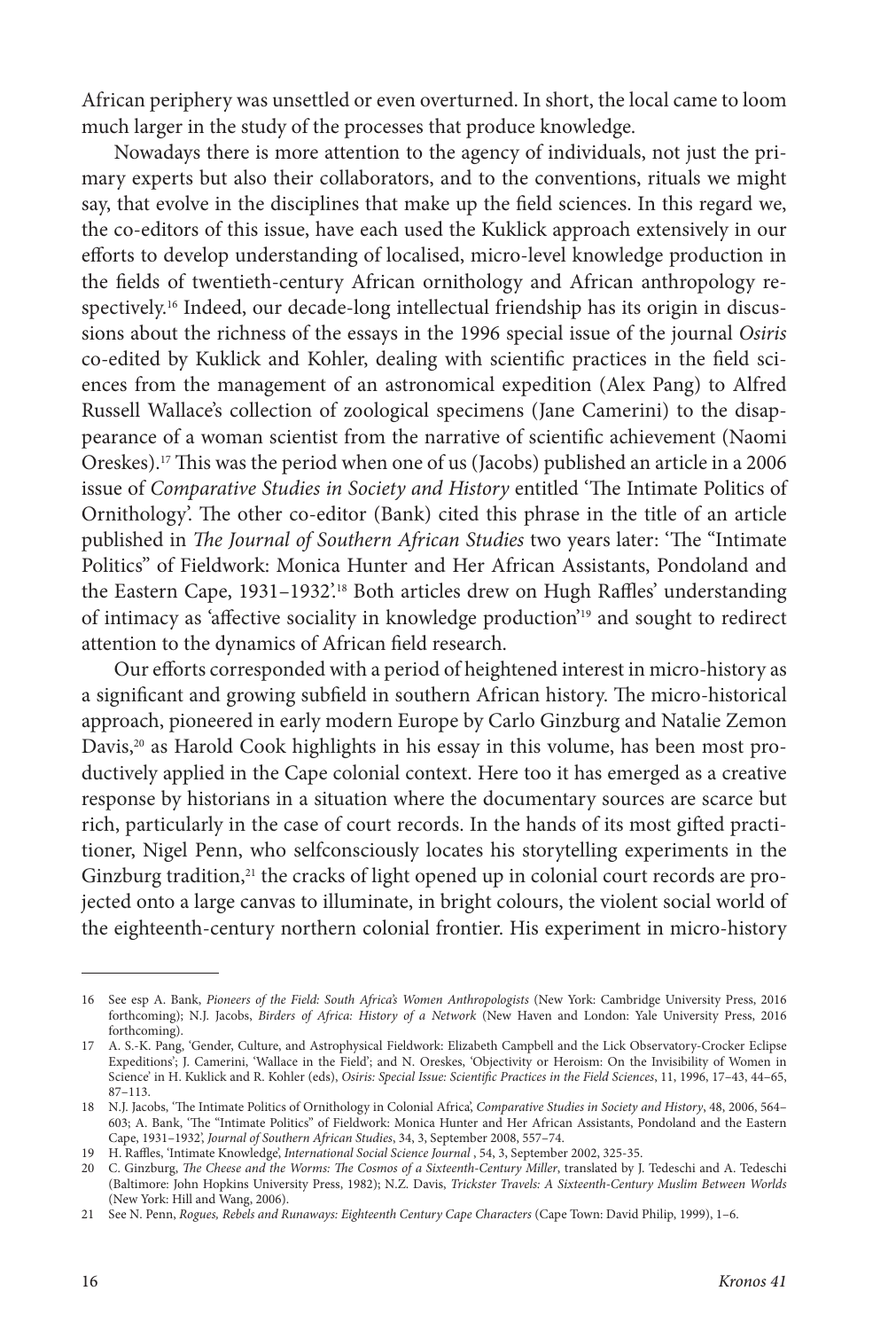has been followedby other historians of the colonial period in South Africa, who have managed to reconstruct in similarly dense detail the hidden histories of those from the more settled regions in Cape Town and its hinterland.22 While none of the essays in this volume explicitly refer to Penn's micro-historical approach, many adopt the same techniques, including a heightened interest in history as narrative in their density of historical detail, in peopling the past with personality, and in using the seemingly obscure, whether of sources or characters, as a way of shedding light on broader social and political themes.

Indeed, as our thematically ordered summary of the contributions to this volume will show, this collection of essays on micro-politics of knowledge production may also be associated with 'the biographical turn' in southern African studies.23 Nine of the twelve essays deal centrally with an individual knowledge producer and their changing intellectual networks and histories.24 They pay varying degrees of attention to the links between the intellectual and personal lives of individuals and the institutional networks within which they produced knowledge, whether these were local, national, regional or global. The biographical genre developed by authors in this volume differs markedly from the typically heroic and linear accounts in the history of Western, and not least European, science, which chart the achievements of Great Men from Da Vinci to Darwin. To begin with, we feature a wider range of subjects, including a 'free black' Mozambican trader, a frontierswoman of science, an interpreter of Zulu history from the cultural fringe, a hitherto obscure Afrikaner geneticist, and an American ornithologist of middling achievement. What the essays share, however, is their treatment of biographical subjects as socially constructed within networks, personal as well as intellectual.25

A widely influential article published in 1989 presented a model for the understanding of the heterogeneous character of networks among different knowledge producers. The authors Susan Leigh Star and James Griesemer developed an 'ecological' approach – to explore relationships in science rather than in nature. As they explained it, diverse actors such as research scientists, philanthropists, or specimen collectors inhabit different social worlds. Social worlds are 'meaning collectives' that have common interests, employ a shared discourse, and follow the same processes. But social worlds do not only look inward. They come together to collaborate even though their goals remain disparate. In the absence of consensus, collaborations are still possible because of flexible 'boundary objects'. Boundary objects are things such

<sup>22</sup> For book-length examples see A. Bank, *Bushmen in a Victorian World: The Remarkable Story of the Bleek-Lloyd Collection of Bushman Folklore* (Cape Town: Double Storey, 2006); C. Crais and P. Scully, *Sara Baartman and the Hottentot Venus: A Ghost Story and a Biography* (Princeton: Princeton University Press, 2009); N. Penn, *Murderers, Miscreants and Mutineers: Early Colonial Cape Lives* (Johannesburg: Jacana Media, 2015).

<sup>23</sup> On the concept of the post-apartheid 'biographical turn', here in relation to post-apartheid political biography in South Africa, see C.S. Rassool, 'The Individual, Auto/Biography and History in South Africa' (Unpublished PhD thesis, University of the Western Cape, 2004). For a sense of the continued dominance of political biography in South Africa, see the six recent biographies reviewed in J. Dlamini, 'Life Choices and South African Biography', this volume. Louise Viljoen's sensitive study of the Afrikaner poet Ingrid Jonker is the only 'intellectual biography' under review: see Louise Viljoen, *Ingrid Jonker: Poet under Apartheid* (Johannesburg: Jacana, 2012).

<sup>24</sup> Those by de Luna, Mwatwara and Swart, and Duff are the exceptions.

<sup>25</sup> Thanks to Saul Dubow for encouraging further reflection on the approach towards biography adopted by the authors in this volume.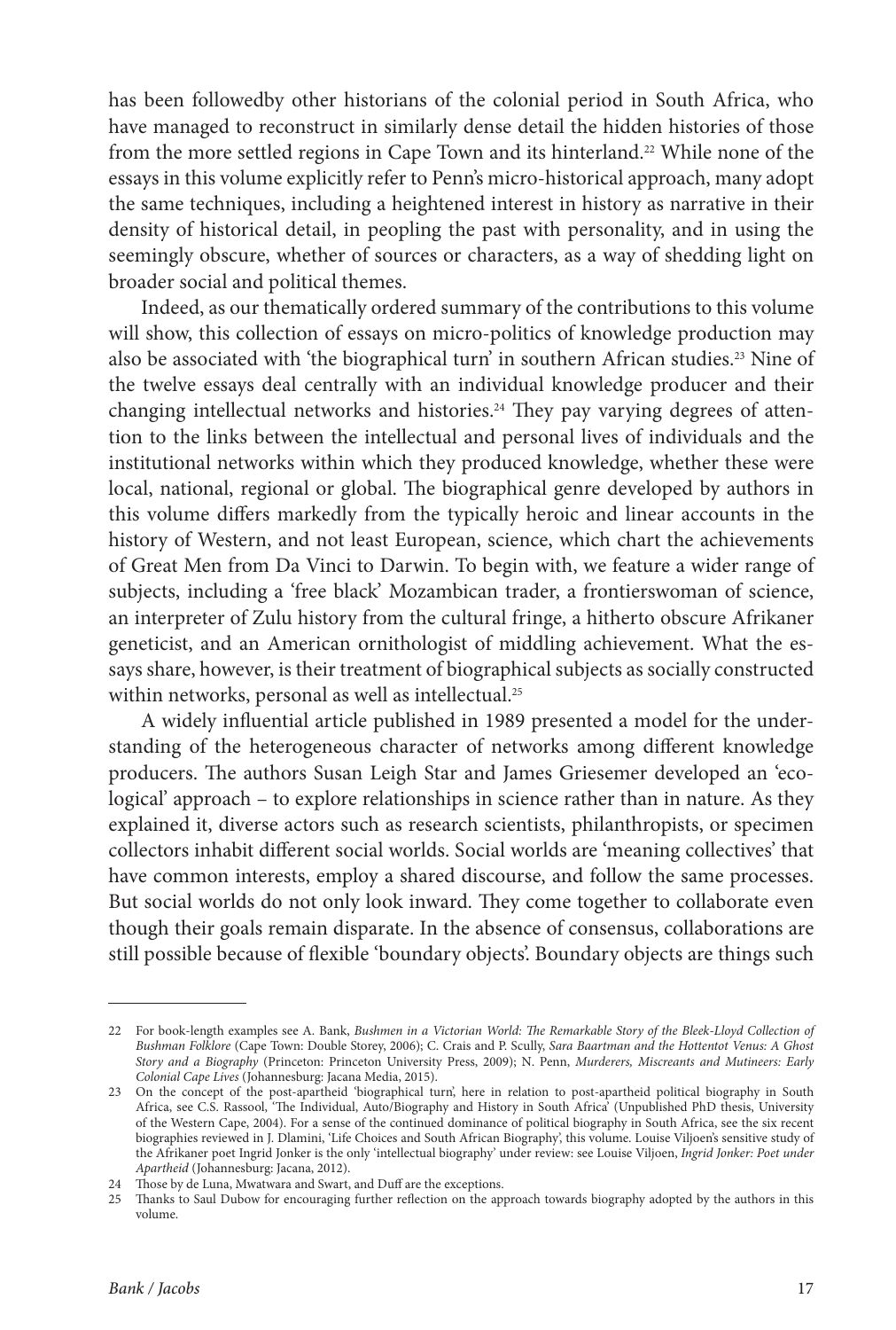as specimens, or ideas such as species, that have different meanings for different parties. They 'are both plastic enough to adapt to local needs and the constraints of the several parties employing them, yet robust enough to maintain a common identity across sites'.Through their discussion of collection building at the California Museum of Zoology, Star and Greisemer developed the arguments that collaboration between parties working in different knowledge traditions does not require shared goals, and that the priorities of the scientist do not dictate the terms of others' participation. Scientist and trappers came together in the project of collecting specimens, but different worlds of meaning and motivation met at the transfer of the animal skin.26

As we came to rethink the structure of academic institutions, racial categories and state policy in our work and in preparing this volume, it emerged that an individual's negotiations did not always, in the first instance, qualify as 'intimate politics'. The title of this issue of *Kronos* therefore uses the term 'micro-politics' to reference a more diverse range of relationships. These include personal relations and scientific practices in the field, whether sexual, affective or otherwise; in knowledge-producing institutions, whether universities, research institutes or government departments; and in networks of knowledge distribution and preservation.

The micro-politics of knowledge extends to those of us who read these records today. Who has access to which archives? What kinds of records are left for our consideration? Which documents are lost and which have been found? Which testimonies are recorded and which have been left untold .? These are highly contingent on the micro-contexts of preservation, the small choices and dispositions of individuals. Our own renderings of 'the micro-politics of knowledge production in southern Africa' rely no less heavily than those of any other scholars or scientists, amateurs or professionals in the past or present on a range of relatively ad hoc factors, including our personal disposition and intellectual careers, our collaborative relationships, our institutional and international networks. We observed these factors at work in the framing of a call to papers which was collaboratively conceived in the communications of the editorial board of this journal. The energised response of a wide range of researchers across the disciplines confirmed our sense that the history of science and of knowledge production is a dynamic current area of scholarly interest, but again the selection of which essays to pursue relied on all manner of subjective criteria, including our shared enthusiasm for contradictory and storied lives, and for history as narrative.

Drawing the 12 selected essays together in an introduction has been challenging. They have all emerged in relation to individual research projects, in many cases spanning decades rather than years, rather than in response to a common conceptual and thematic engagement developed at a conference or workshop, as was the case, say, with the volume *Science and Society*. In the subsections below we provide a detailed overview of each essay in chronologically and thematically ordered sequence so as to highlight their collective contribution to the rapidly developing field of the history

<sup>26</sup> S.L. Star and J.R. Griesemer, 'Institutional Ecology, "Translations" and Boundary Objects: Amateurs and Professionals in Berkeley's Museum of Vertebrate Zoology, 1907–1939', *Social Studies of Science*, 19, 1989, 387–420.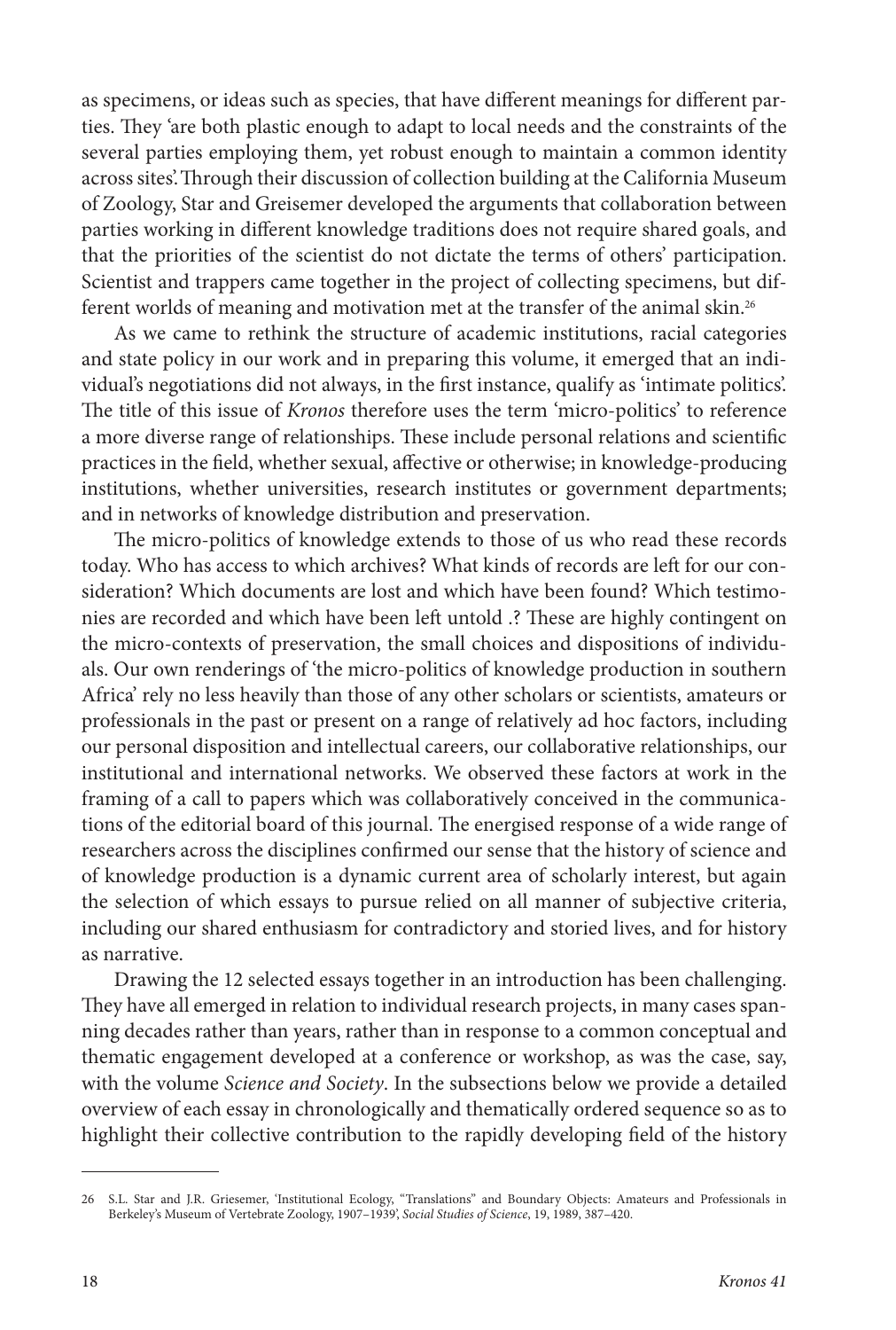of knowledge production in southern Africa. What they share is a concern with the negotiations and contests involved in the practice of producing knowledge 'on the ground', as well as a curiosity in the connections between the local level and wider intellectual contexts, whether national, regional, continental or global.

## **Controlling and Classifying Nature on Precolonial and Colonial Frontiers, South-Central and South-East Africa, c. 900–1900**

The opening four essays explore the many complex ways in which southern African frontiersmen, and in one instance a frontierswoman, developed techniques for controlling and classifying their environment. Collectively, these case studies of changing knowledge about the natural world span more than a thousand years of southern African history, from before the turn of the first millennium right up to the cusp of the twentieth century. The regional canvas is wide: from settled Cape Town to an outpost at Delagoa Bay in the east to the expanding northern settler frontier of Southern Rhodesia. Despite this regional diversity and temporal range, there are common themes. Firstly, they each document the attempts of the societies of southern Africa to control and classify their natural environment. Secondly, in keeping with the trend in the latest historiography on knowledge production in Africa and with the other essays here, they highlight the crucial role played by Africans in the process of knowledge production, with varying degrees of recognition for these contributions. Thirdly, they foreground the central importance of 'the historical imagination' in reconstructing distant or early colonial pasts, which involves a frank recognition of the fragile boundaries between fact and fiction, knowledge and ignorance.

In the opening case study Kate de Luna explores the emergence of 'bushcrafts' among Botatwe-speaking men in South-Central Africa between 750 and 1250 C.E. She opens up what are surely among the most challenging methodological and epistemological questions in African history. Does 'expert knowledge', or 'science', in southern African history not long predate colonialism? Yet in the absence of narrative-based documentary or oral sources for such early periods, how can we establish anything definitive about the practices of people with expert knowledge, let alone about the wider social and symbolic contexts of such practices? Can the concept of micro-politics apply to knowledge production in societies where we have no direct access to named individuals and their knowledge networks?

De Luna demonstrates that it is possible to reconstruct, albeit tentatively and provisionally, a sense of how early precolonial societies conceived of expert knowledge and its social role. She argues that 'word histories' reveal that a new lexicon was coined in the centuries around the turn of the millennium, one that associated male expertise in iron production with social status and fame – and, equally importantly, with new spaces of production: the bush that stood apart from the village. Revealedthrough dictionaries, fieldwork and ethnographic literature, the new lexicon associated the Botatwe-speaking metallurgists and hunters of South-Central Africa with creative application to the nature of wind, breath or heat. The novel spatial distinction between 'the village' and 'the bush', ambiguously conceived as a place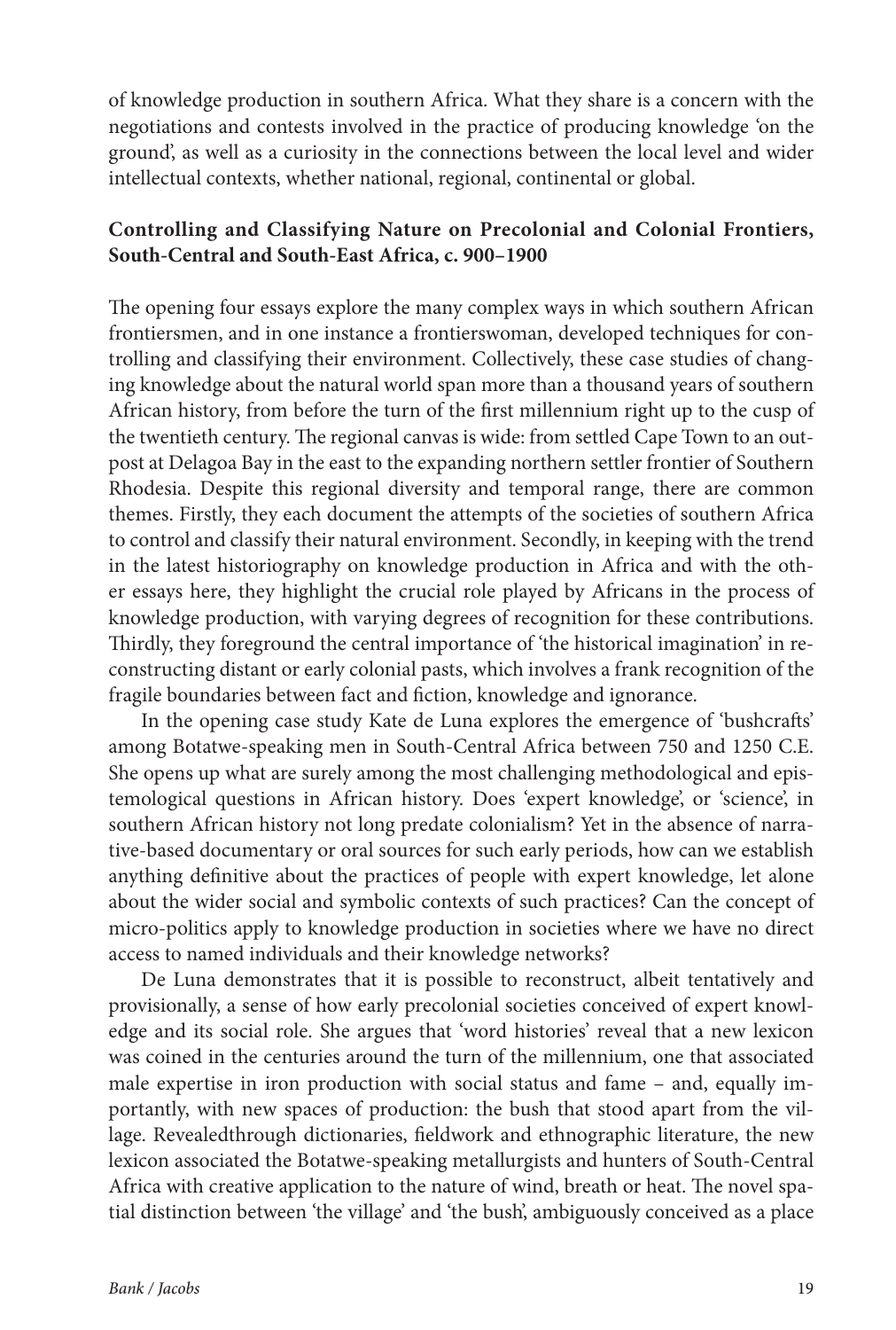of creative but also potentially dangerous activity, resonates powerfully with classic modern ethnographies in the region, notably the writings on healing, witchcraft and power in Tonga cosmology by the American anthropologist Elizabeth Colson. De Luna suggests that this decisive historical transition was marked by a new assertion of masculinity and changing relationships between these 'new men' of the bush and their female relatives, whether mothers, wives or sisters. She concludes, with explicit comparative reflection on essays in this volume that deal with the colonial and modern periods, that, while word histories do not allow for 'examples' of the activities and social relations of individual knowledge-producers, the meticulous examination of new words and their changing associations can allow for the recreation of a sense, an imagined sense, of 'the kinds' of productive and social relationships that experts created in these Botatwe-speaking cultures over a thousand years ago.

Ways of reading unusual historical sources and the central role accorded the historical imagination in this process are again foremost in Harold Cook's absorbing analysis of a 1690 report that he stumbled upon while working in an archive in the Netherlands in 2011. What is particularly rare about this case is that the testimony, reproduced in original Dutch and translated English text as appendices, is not from a Dutch colonial official or a Portuguese ship-captain, but from an African trader, a 'free black' from Mozambique. If the account is to be believed, Nicolas Almede made no fewer than eight journeys into the Delegoa Bay hinterland, including a trip to the distant Rozwi Empire based at Great Zimbabwe. Challenging the 'radical merchants of doubt', Cook proposes that the most skilful means of navigating a course through this remarkable text is by locating it in relation to its original production and diverse circuits of dissemination with attention to the meanings attributed to its 'intelligence' by different readers. To begin with, the report was recorded in Cape Town at the request of the colonial governor Simon van der Stel, who was motivated to establish further information about commercial possibilities in a period of Dutch colonial expansion. In this regard the most interesting information is undoubtedly Almede's revelation about the wealth of an African kingdom in the interior, which we now associate with the Rozwi Empire of Great Zimbabwe.

Yet the importance of the document for the influential Dutch patrician and member of the Republic of Letters, Gisbert Cuper (1644–1716), was more likely Almede's passing mention that he had once seen creatures that were 'not unlike mermaids'. When viewed in this light, the document needs to be located in relation not to intelligence about southern African trade possibilities but to the humanist and metaphysical conversations between Cuper and his fellow man of letters back in the Netherlands, Nicolaes Witsen, regarding the relationship between human history and natural history in their age of classification. Were mermaids, about whom there were now myriads of reported sightings, or creatures 'not unlike mermaids' in the Dutch colonial official's rendering of Almede's testimony, to be classified in the same category as humans and apes, as their Swedish contemporary Carl Linnaeus had proposed in his all-encompassing grid of living creatures? It is most likely the shared curiosity of two Dutch men of letters about the most appropriate means of classifying 'mermaids', rather than Almede's rare testimony of the riches and peoples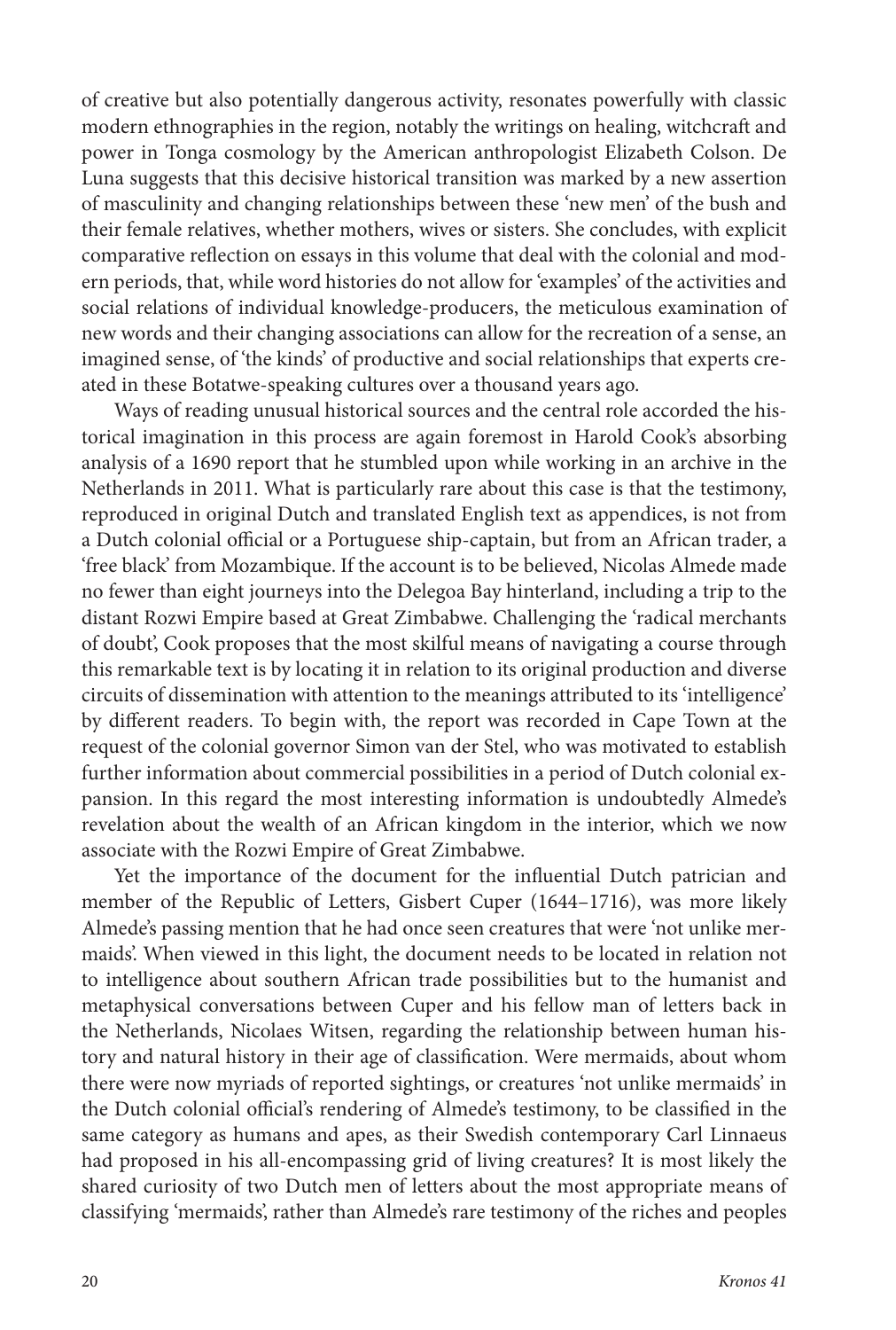of the southern African interior, that explains why the document was preserved in a prominent place in Cuper's private collection, later donated and now lodged in a public library in The Hague.

The settler quest to classify the natural world remained the cornerstone of colonial knowledge systems during the eighteenth century, reaching its height during the nineteenth century. This was because a much more powerful colonial empire had taken control of the Cape Colony with an expanding influence over the region. While it is well acknowledged that the British colonisers introduced a radical new ideology associated with free labour and free trade during the 1820s and 1830s, and dynamic market-related agricultural production associated increasingly with sheep farming in the Eastern Cape by the mid-nineteenth century, the revolutionary introduction of a colonial print culture in the form of newspapers, magazines and books with associated institutions, beginning with libraries, museums, high schools and literary and medical societies, has received less scholarly recognition.27 Certainly the role of women in the new nineteenth-century networks of knowledge remains underacknowledged. While colonial men continued to monopolise knowledge production, at least some colonial women were able to establish a niche for themselves in the latter part of the century.

Contributing to the developing field of women in science in Southern and Central Africa,28 Tanja Hammel focuses on a subject on the nineteenth-century Eastern Cape frontier. Later distinguished as the first woman to be admitted to the South African Philosophical Society in 1878, Mary Elizabeth Barber (1818–1899) is presented as a self-made scholar who had tentatively begun what would be a long career as a naturalist by initiating correspondence in her twenties with famous Irish and English botanists including W.H. Harvey and J.D. Hooker. From plants her attention turned naturally to the insects that fed on them and in the 1860s she corresponded energetically with the foremost colonial expert in the field of entomology (and later South African Museum director), Roland Trimen. She began to publish scientific articles on the subject before turning her attention to the birds that fed on insects. This would remain her scientific passion in the latter part of her life. While correspondence remained an aspect of her scientific work, with the director of the South African Museum, Edgar Layard, crediting her as the only woman scholar to be mentioned in his pioneering 1868 text on the birds of South Africa, she now sought to collect, classify and publish independently. Barber's deep love of birds, which she described at times as her 'friends', made her one of the most important Cape ornithologists of her time. The case also shows that her experience as a woman and sensibility as a feminist thoroughly structured her science.

Hammel shows Mary Barber to have been at the very forefront of scientific thinking in her day. From the mid-1860s, Barber enthusiastically supported Darwin's evolutionary theory of natural and sexual selection, coming to apply it in unique ways

<sup>27</sup> For an exception, see Dubow, *Commonwealth of Knowledge*.

<sup>28</sup> In the case of social anthropology, see A. Bank and L. Bank (eds), *Inside African Anthropology: Monica Wilson and Her Interpreters* (New York: Cambridge University Press, 2013) and A. Bank, *Pioneers of the Field*.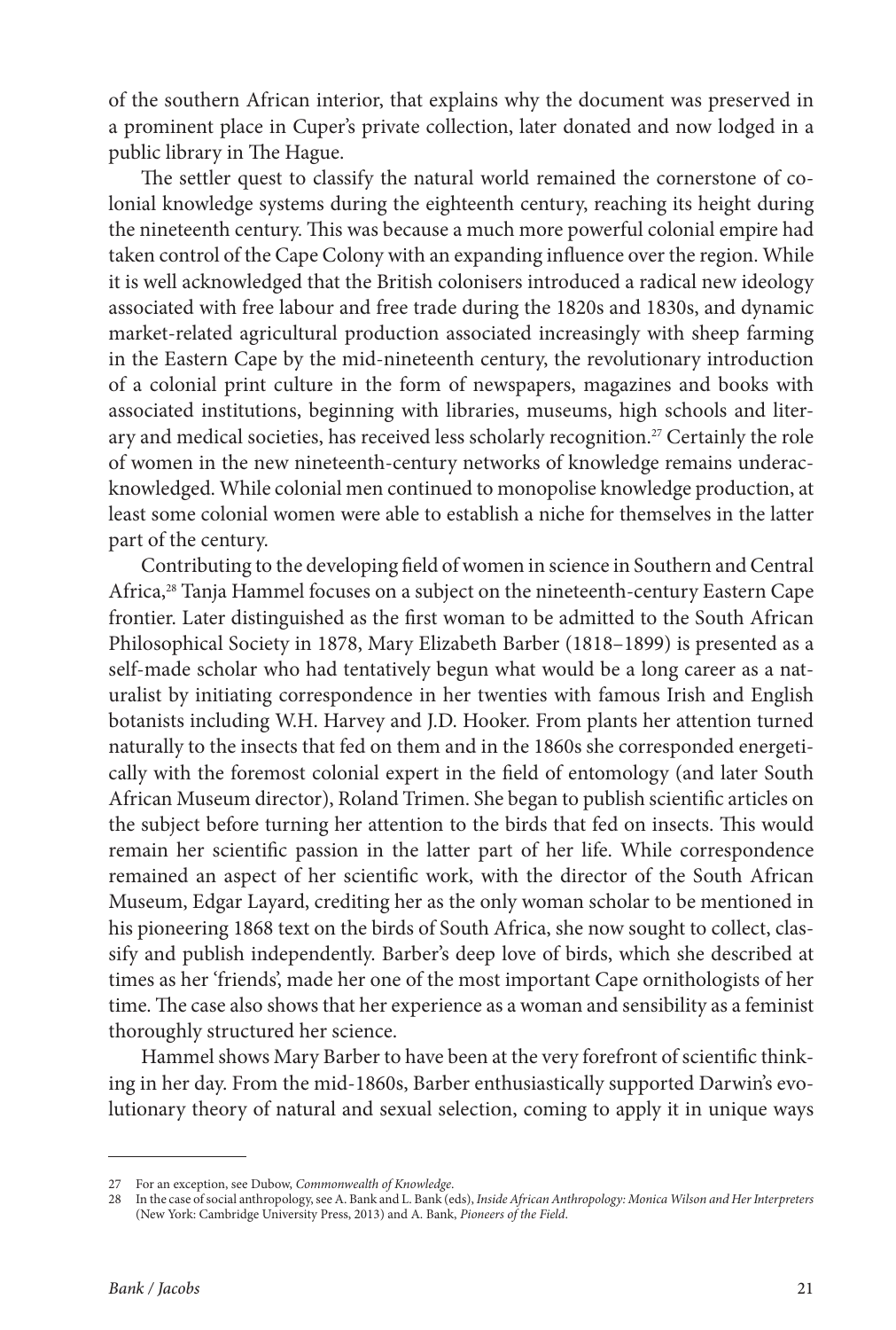to the sexual roles of male and female birds. But her Darwinism was feminist and radically challenged the textual and visual representations of metropolitan ornithologists who attributed a secondary role to female birds. Barber argued that there was no separation of spheres between the sexes, and produced richly detailed ornithological illustrations designed to document their equality. For example, see the cover image of this volume showing what were most likely the male and the female African hoopoe portrayed in scale and balance. Her texts in turn documented the active nurturing role played by male birds and the typical sharing of responsibilities between both parents, which she had come to view as the social ideal. While radical on the issue of gender equality, her ideas of race were very much in keeping with the dominant ideology of the Eastern Cape frontier settlers. So, while she relied extensively on Xhosa and Mfengu assistants to collect and stuff specimens of birds, she showed no inclination to credit them in her published work or to recognise that their knowledge of birds was at all useful, let alone 'scientific'.

While a micro-political approach towards knowledge production might function most effectively at the level of the intellectual biographies of individuals, Wesley Mwatwara and Sandra Swart illustrate how it can be used to tackle ambitious historiographical issues: in particular the mid-to late-nineteenth-century encounter between traditional African systems of knowledge and the colonial system of knowledge associated with imperial governance. Through close analysis of colonial archival documents on the efforts of the colonisers and the colonised to understand and control two major epidemics among cattle in Southern Rhodesia, lung sickness in 1862 and rinderpest in 1896–8, they challenge a historiography of imperialism that tracks a linear process of domination of 'colonial science' over 'indigenous knowledge'. While their case studies do demonstrate that African systems of knowledge about cattle were increasingly marginalised during this period of intense and relatively swift British colonial conquest in southern Africa, the very concepts 'indigenous knowledge' and 'colonial science', they argue, are too crude to be of much use to historians. Vernacular knowledge of cattle and cattle disease was regionally diverse, complex and changing. Biomedical knowledge of cattle, on the other hand, was only partial and often ineffective, even by the end of the century with attempts to classify and control the rinderpest notable more for ignorance than expertise. The motivations behind 'colonial science' were also changing and varied, given the wide cast of colonial agents from missionaries to government officials, the necessity of some level of engagement with existing African knowledge on the ground, and the now well-documented complexity of motives, even of the professional veterinary specialists that were introduced belatedly. In keeping with the environmental histories of William Beinart, Karen Brown and Daniel Gilfoyle,<sup>29</sup> Mwatwara and Swart conclude by proposing that this encounter between 'knowledge systems' is better conceived in terms of complex and changing forms of synthesis than as the simple domination of one system over another.

<sup>29</sup> W. Beinart, K. Brown and D. Gilfoyle, 'Experts and Expertise in Colonial Africa Reconsidered: Science and the Interpretation of Knowledge', *African Affairs*, 108, 2009.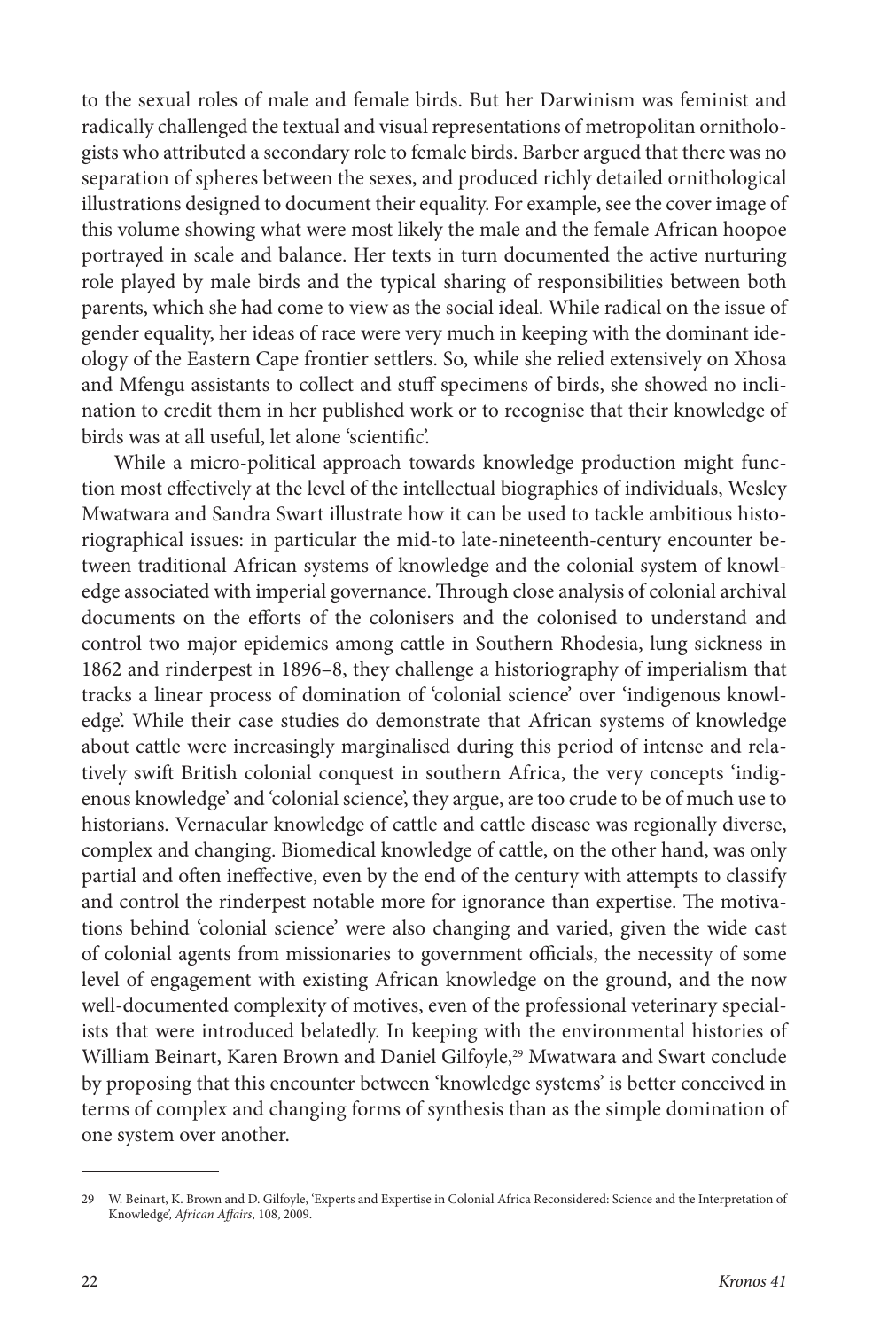# **The Racial Politics of Cultural Knowledge: The Development of Distinct Disciplines in the Social Sciences, South Africa and Northern Rhodesia, 1900–1940**

The politics of knowledge production changed radically at the end of the first decade of the twentieth century when the British colonies and Afrikaner republics united to form a single South African nation. The systematic imposition over subsequent decades of racially ordered systems of governance known as segregation or Indirect Rule meant that the newly professionalised social sciences were emphatically political and fiercely contested from the outset. The centrality of the politics of race and segregation in early to mid-twentieth-century southern African history has sometimes been muted in modern historiography: initially in service of a model of analysis that privileged class over race during the 1970s and 1980s; later in the form of postmodern or postcolonial theory, from the 1990s through to today, which tended (and still tends) to fetishise a single primary line of division; and most recently as a defensive version of ethnic history in 2003 that downplayed the centrality of Afrikaner racism under apartheid.<sup>30</sup>

Saul Dubow's article calling for a revised assessment of his and other scholars' recognition of the significance of racial science and racism in mid-twentieth-century South Africa, together with three other essays in the central section of this issue, makes a powerful statement for resituating the politics of race and racism centrestage in modern South and southern African history. In this sense the case studies of research into African culture by John Wright, Andrew Bank and Karen Tranberg Hansen do more than narrate the work histories and methods of prominent individual knowledge producers. Collectively, they highlight the extent of collaboration involved in cultural conversations: those of James Stuart and Socwatsha kaPhuphu, his primary interlocutor on Zulu history and customs; of Werner Eiselen and his Hamburg University doctoral supervisor Carl Meinhof; and of the Malinowskitrained social anthropologist Godfrey Wilson and his friends and intimate relations in the field in Broken Hill (Kabwe) of Northern Rhodesia, including his wife Monica, his research assistant Zacharia Mawere and the wide cast of African informants with whom he was accused of 'fraternizing'. More broadly, these individuals and their dif-fering styles of collaborative research illustrate what developed, not least through their own significant interventions, into clearly defined and demarcated intellectual traditions.

This was because each of these research projects was as emphatically political and ideological in its underlying motivation as it was 'scientific' in its research method. The 'African traditionalism' of James Stuart was motivated by a political project to reintroduce what he regarded as the declining 'liberal segregationist' Shepstone system in Natal, by which colonial rule was conducted in separate reserves and through African institutions, notably that of chieftainship. The roots of the Afrikaner

<sup>30</sup> H. Giliomee, *The Afrikaners* (Charlottesville: University of Virginia Press, 2003). For a direct critique see Dubow, this volume.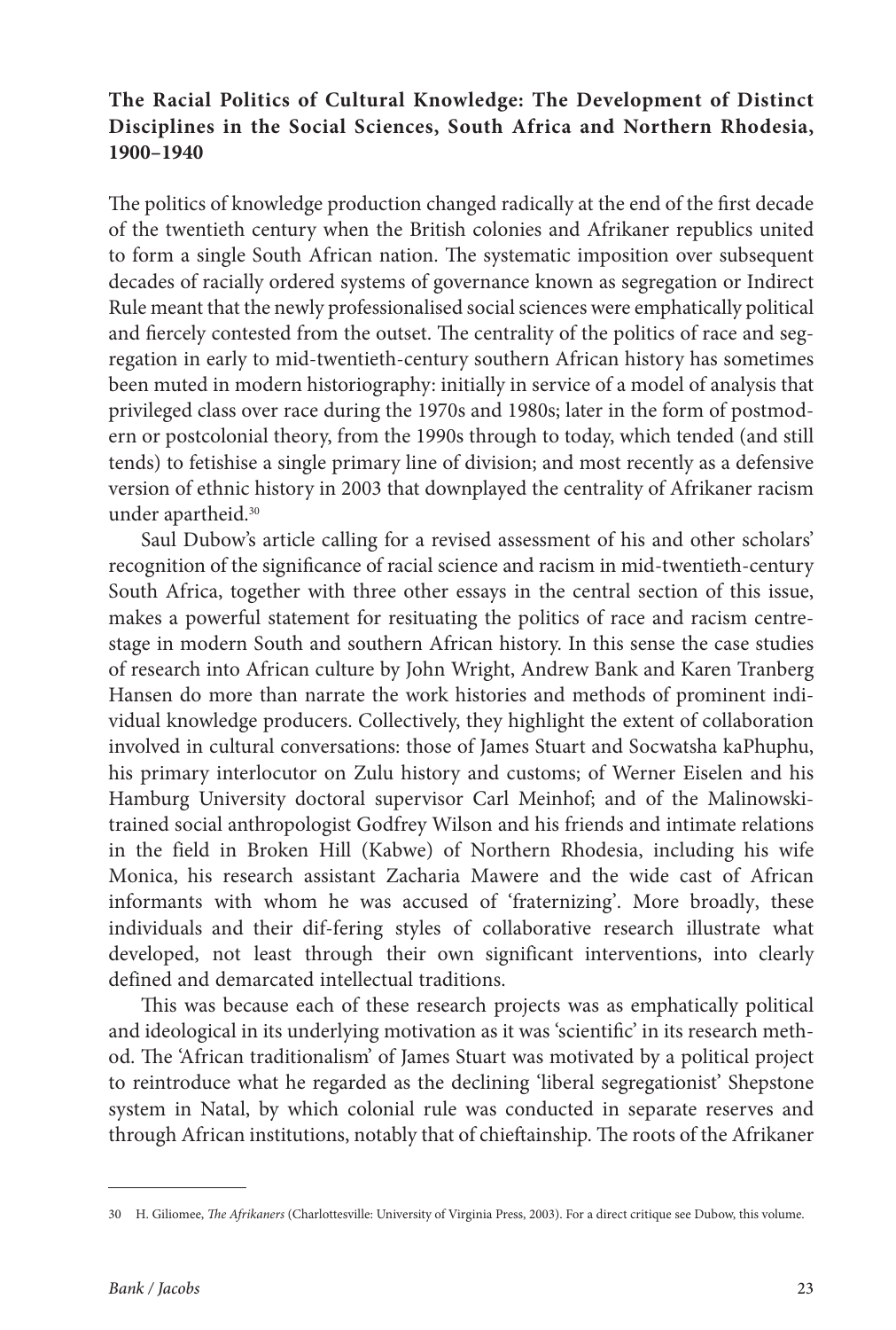ethnological and linguistic tradition that became known as *volkekunde* were, to a much greater extent than has been appreciated, laid in the language laboratories, African studies seminar rooms and even the home of Carl Meinhof in Hamburg of the early 1920s. Here a young Afrikaner nationalist, Werner Eiselen, developed theories of race and racial difference that would provide the building blocks of the discipline he went on to father at Stellenbosch University between 1926 and 1936. Godfrey Wilson's research work in Broken Hill of the late 1930s was deeply informed by a radically different politics of race. Far from being blindly premised on a positivist liberal teleology of 'expectations of modernity', as James Ferguson once hypothesised,31 Godfrey Wilson's field work in Broken Hill of the late 1930s is shown to have been notable for creative flexibility and empirical rigour. Wilson's conclusion that African urbanisation in Northern Rhodesia was irreversible was grounded, in the first instance, on his accumulated field data rather than on grand theory. Here again, it is impossible to separate his racial politics from his scientific method, for Wilson's success as a fieldworker depended precisely on a left-liberal (one might in his case say radical) antisegregationist, antiracist politics rooted in his socially activist Christian background and belief. It was his commitments to Christ and Malinowski rather than to 'Marx and Malinowski', as Richard Brown proposed, $32$  that account for his remarkable ease in the field, best encapsulated in his ability 'to laugh with Africans' in a volatile political context.

The other major intellectual tradition that developed in this period, African nationalism, has yet to be productively explored in the form of a case study of the micro-politics of knowledge production, again located within the national and regional context of the intensely conflicted racial politics of the segregationist era. One way of doing so would be to analyse the still untouched field notebooks and unanalysed ethnographic essays of Z.K. Matthews (1901–1968) produced during the 1930s. The earlier anthropological career of Matthews the Malinowski-trained liberal Africanist remains unexplored and would be an important complement to recent essays that present a case for the early to mid-twentieth century development of an insider ethnographic tradition in South Africa shut down by university apartheid of the late 1950s and early 1960s. Meanwhile the African nationalist tradition is represented in this volume, if in somewhat belated form, by Daniel Magaziner's compelling exposition of the empathically contemporary and pan-Africanist philosophy of design developed by the exiled Selby Mvusi (1929–1967), as discussed below.

How do these levels of analysis – the micro-politics of cultural knowledge production and the national or regional context of contested racial politics – function in the three interlinked essays mentioned above? Wright demonstrates the importance of close and historicised readings of Stuart's notebooks. In this second richly

<sup>31</sup> J. Ferguson, *Expectations of Modernity: Myths and Meanings of Urban Life on the Zambian Copperbelt* (Los Angeles: University of California Press, 1999). For references to the long-running debate between Ferguson and Hugh Macmillan in the *Journal of Southern African Studies* over Godfrey Wilson's anthropological methods and some underlying ideological and intellectual influences, see Hansen, this issue, note 3.

<sup>32</sup> R. Brown, 'Anthropology and Colonial Rule: Godfrey Wilson and the Rhodes-Livingstone Institute' in T. Asad (ed), *Anthropology and the Colonial Encounter* (New York: Humanities, 1973), 177.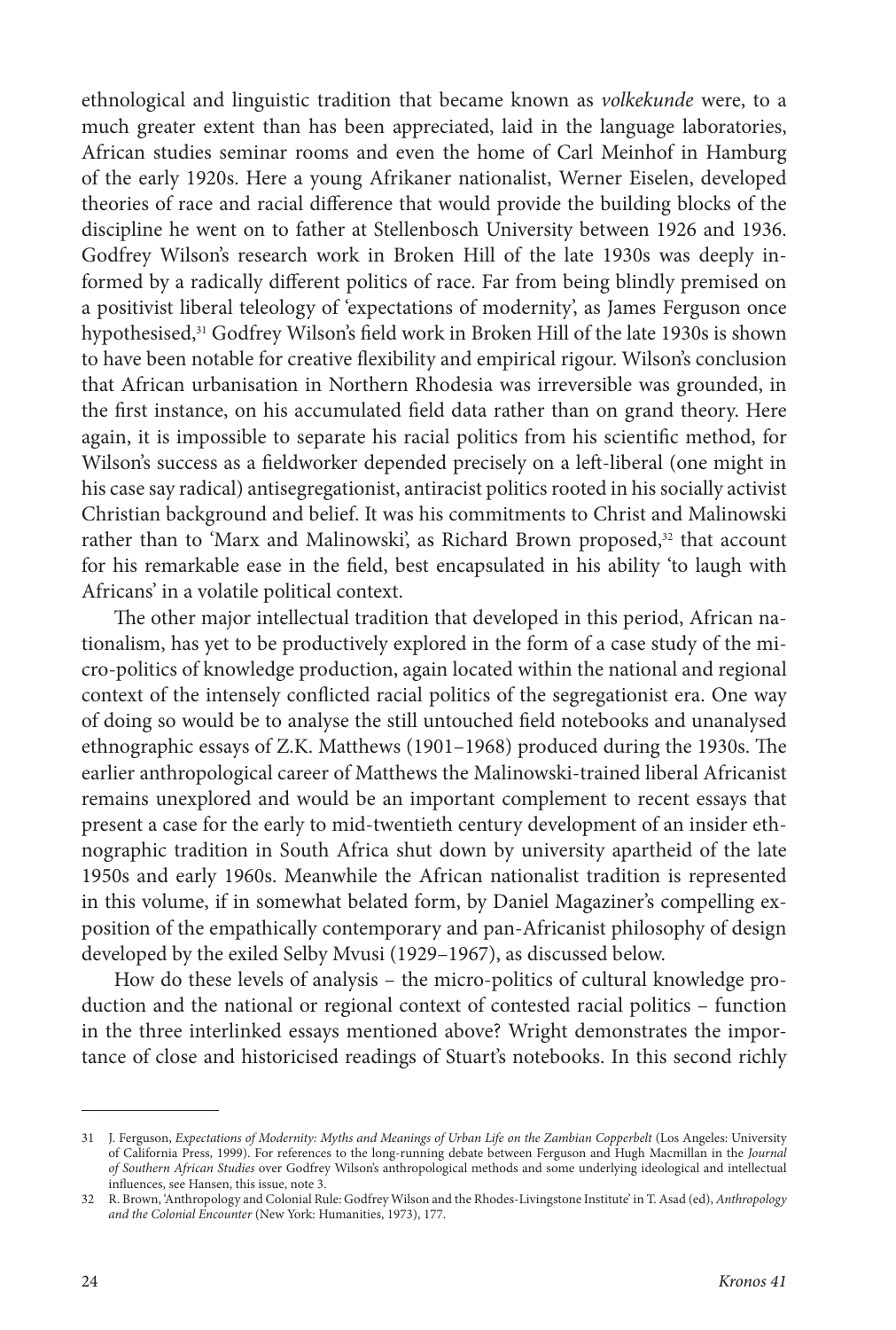detailed biography of interlocutors interviewed by Stuart,<sup>33</sup> Wright echoes other literature on African intermediaries in highlighting insider–outsider tension in the life history and knowledge production of Socwatsha kaPhuphu. Where South Africa's insider ethnographers of a later generation like Godfrey Pitje, Livingstone Mqotsi and Archie Mafeje were outsiders in the sense of being educated and culturally assimilated urban intellectuals studying the traditional rural cultures in which they had been brought up,<sup>34</sup> Socwatsha was an ethnic outsider with colonial affiliations. Born in the early 1850s, his ancestors of the Ngcobo clan were *amalala*, much despised ethnic outsiders on the fringes of the Zulu kingdom, and he was among those who grew up 'spat out' in colonial Natal, having lived the first 30 years of his life in the Colony of Natal rather than in Zululand to the north. He was 'a government man', initially a policeman and later a member of the Natal Native Affairs Department.

Of the nearly two hundred identified interlocutors of James Stuart, he was the most intensively interviewed, having conversed with Stuart on at least sixty different days across the period between 1897 and 1922. Too often read simply as 'facts' to be mined, this dense record of Stuart's interviews with Socwatsha and other interlocutors is read in relation to a succession of phases involved in the unfolding of his Great Idea with changing ideological investments at each stage. Motivated at the outset by the political belief that the wholesome Shepstonian native system of government in Natal was in decline, he sought to gather general information about Zulu culture, customs and history that would add weight to the importance of its revival. This possibility was enhanced by his appointment as assistant magistrate in Durban in 1901. The Bambatha Rebellion of 1906 pushed his research project in another direction: he was commissioned to write a history of the uprising, later published in London in 1912, relying extensively on the testimony of Socwatsha, who had spoken on the issue before the Native Affairs Commission of 1906–7. The third and most productive series of interviews involved conversations about Zulu kings and royal history with a view to Stuart's publication of Zulu readers for schoolchildren, of which five were published in 1923–6. Here the style of interviews was geared much more towards verbatim recording of stories in the Zulu language rather than the collection of historical facts about the Zulu past. With his remarkable powers of memory, penchant for performance and historically wide-ranging fount of information drawn from his youth and adulthood in colonial service, Socwatsha excelled as a storyteller. Wright concludes by suggesting that this rather remarkable quarter-century conversation could only be sustained because these two men had such strong beliefs in the importance of Zulu tradition, but for different reasons: Stuart because of his perception of the political importance of governance through native institutions and Socwatsha because of his lived experience of the moral value of Zulu tradition.

The period of their prolonged conversation coincides almost exactly with that of the childhood, school and university training of Werner Eiselen, which Bank

<sup>33</sup> See also J. Wright, 'Ndukwana ka Mbengwana as an Interlocutor on the History of the Zulu Kingdom, 1897–1903', *History in Africa*, 38, 2011, 343–68.

<sup>34</sup> See the essays on each of these insider ethnographers in A. Bank and L.J. Bank (eds), *Inside African Anthropology*, 'Part 3: Fort Hare and the University of Cape Town', 193–282.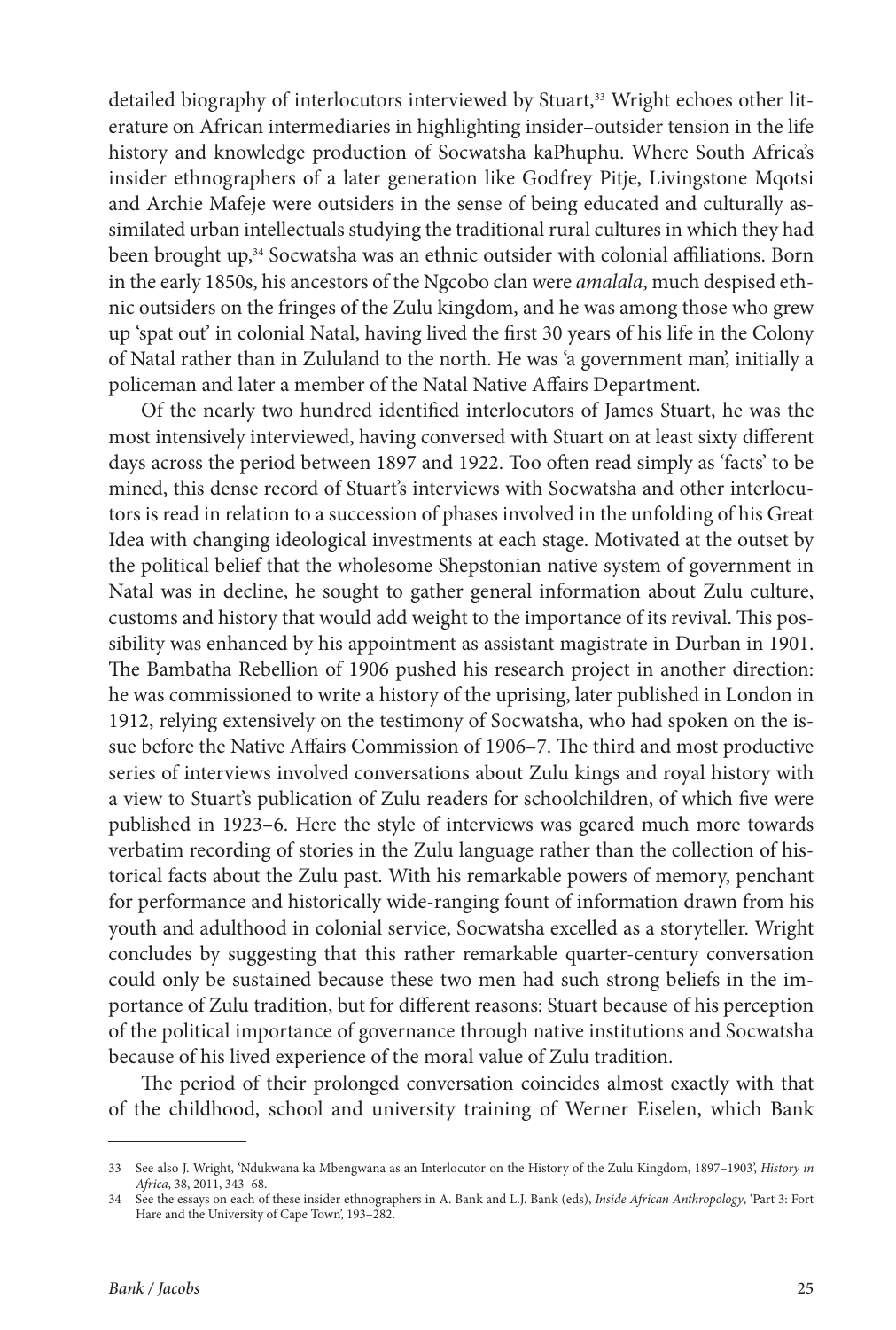revisits in the essay that follows. Bank presents a case for a radical revision of the image of Eiselen in the literatures on the history of anthropology, and on the history of segregation and apartheid in South Africa. Overturning the conventional image of Eiselen as a somewhat liberal and certainly benign cultural relativist who eschewed the language of race in favour of that of cultural self-development, this intellectual biography of his early years highlights the centrality of race and racism in his background and training, particularly through a close analysis of three ethnographic essays penned during his doctoral study in Hamburg in the early 1920s, along with his effusive reflections on the personal and intellectual influence on him of the leading German Africanist of this period, Carl Meinhof. Developing Sara Pugach's argument for the importance of the intellectual connection between German Africanists, particularly Meinhof but also Dietrich Westermann, and South African linguists and ethnologists invested in promoting tribal identities and segregationist policies, the essay documents an unusual friendship, that between a German Afrikaner nationalist in his early twenties and a pastor-turned-professor of linguistics in his mid-sixties, whose theories of African language and culture were deeply inflected by his ardent German nationalism and arrogant sense of German racial superiority.

Meinhof was, in truth, the grandfather of the hugely influential Afrikaner nationalist *volkekunde* tradition which Eiselen went on to father at the universities of Stellenbosch and Pretoria between 1926 and 1936, and then between 1947 and 1949 as superintendent of Native Education in the Transvaal. Contrary to the conventional wisdom that *volkekunde* and social anthropology shared much common ground in the early years, Bank's analysis of the intellectual lineage from Meinhof to Eiselen to P.J. Coertze (and P.J. Schoeman and others) demonstrates that *volkekunde* was a tradition apart, deeply racialised and racist from the outset.

In the case study of this first and truly foundational stage in Eiselen's career as a Bantu linguist and ethnologist, it is clear that the outlines of the tradition of Afrikaner ethnology were laid out then. Firstly, *volkekunde* was a detached and textually based 'science' of bounded or discrete cultures informed by the quest to classify and describe particular features of each culture by rendering them as characteristic of a wider Bantu cultural family. Fieldwork would play very little role beyond the verbatim dictation of native texts by aged men. Secondly, the language families, and by extension cultural families, into which Africans were classified was thoroughly informed by a concept hierarchy with a mythologised Hamitic race of European origins being considered superior to the culturally and linguistically 'mixed' Bantu languages and cultures, and the more strictly negroid races of Africa. Eiselen's writings and those of his students would remain shot through with references to these racial tenets.35 Thirdly, there was a strong overlap between the analysis of language and culture and that of racial biology, as the Hamitic hypothesis implied. Here the influence of the Meinhof was enhanced by the influence of another of Eiselen's doctoral

<sup>35</sup> See A. Bank, 'Fathering *Volkekunde*: Race and Culture in the Ethnological Writings of Werner Eiselen, Stellenbosch University, 1926–1936' and '"*Broederbande*" [Brotherly Bonds]: Afrikaner Nationalist Masculinity and African Sexuality in the Writings of Werner Eiselen's Students, Stellenbosch University, 1930–1936', *Anthropology Southern Africa*, 38, 3–4, September–December 2015, 163–79, 180–97.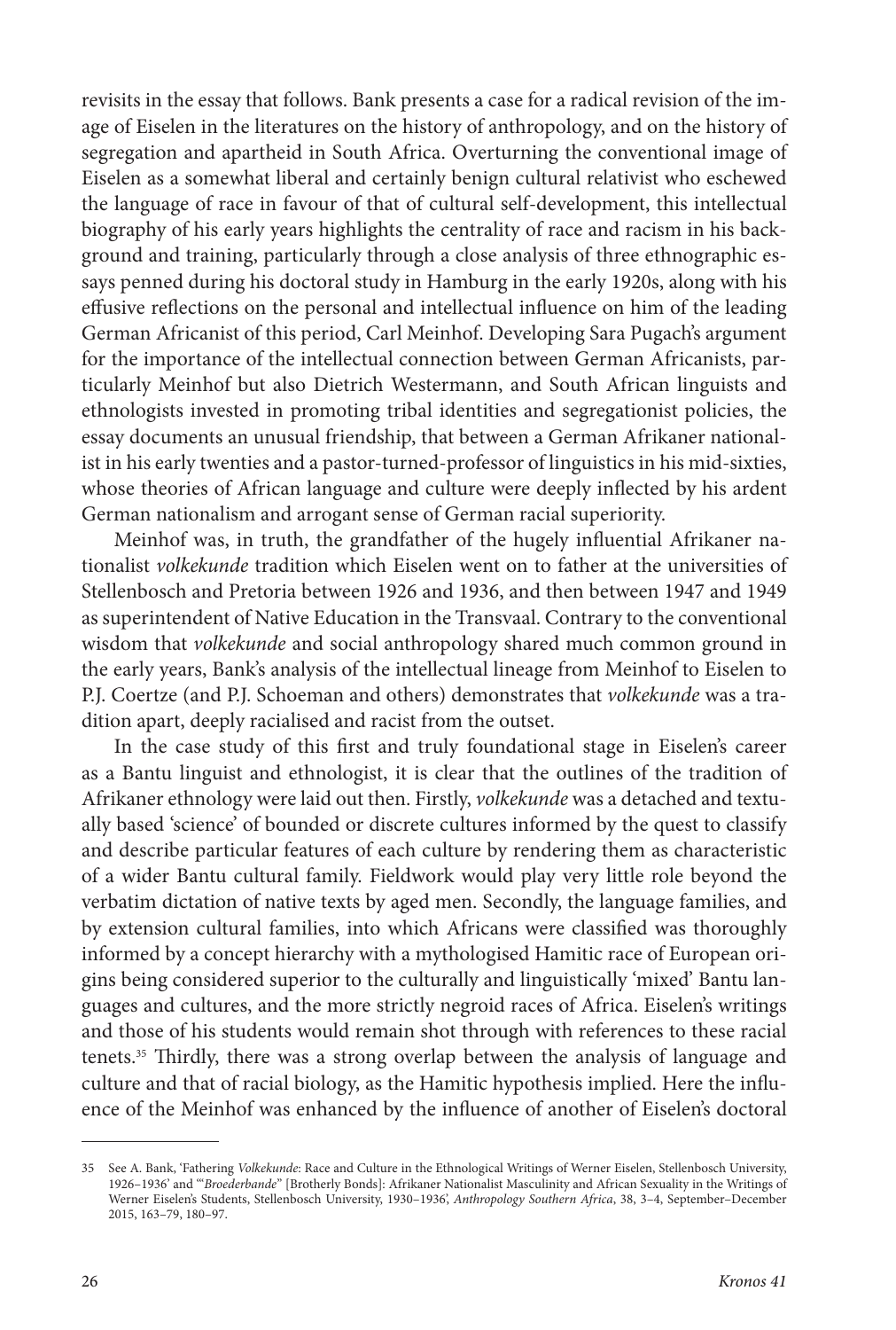supervisors, the physical anthropologist Felix von Luschan, who in all likelihood introduced Eiselen to the physical anthropology which came to form a distinctive core component of his teaching syllabus at Stellenbosch University for the following decade. Eiselen applied their racial theory in his public speeches and popular writings, especially in the late 1920s but also in the early to mid-1930s. He celebrated the alleged racial superiority of 'the Nordic peoples' of Protestant origin whom he identified as the effective ancestors of white Stellenbosch students, and especially the great divide between the European race and the Bantu race. These early racial influences, Bank argues, had a lasting impact on the histories of *volkekunde* and Native governance in mid-twentieth century South Africa.

Hansen's careful and sophisticated analysis of Godfrey Wilson's fieldwork in Broken Hill (Kabwe) in Northern Rhodesia between 1938 and 1940 provides as clear an illustration as any of the radical difference between the British liberal functionalist tradition of social anthropology and this Afrikaner nationalist tradition of *volkekundige*. Hansen's case for a renewed, or fresh, appreciation of Wilson's scholarly achievements in Broken Hill is perhaps best read in relation to the concepts of 'field practice' and 'theoretical contribution'. Against the backdrop of the volatile politics of colonial governance and African resistance in a period of world war, Hansen gives the first close reading of the English language sections in Wilson's field notes, alongside the letters that his wife Monica wrote to her father David Hunter during these years and the field notes of his assistants. She tells a compelling story about the progress, and ultimately the frustrating cessation, of his unusual urban research project. The challenge of his Broken Hill research related in the first instance to the mundane matters of where to work and where to live: the Copper Belt mining companies denied him access to their workers, forcing him to settle on Broken Hill to the south of the Copper Belt as the site for his case study, while accommodation was so difficult to come by that he and Monica were forced to camp in the town hotel and then take up temporary accommodation for almost the entire duration of his research. His early and swift development of fluency in chiBemba made for the kind of bonds of male friendship that had characterised his more extended earlier fieldwork in Tanganyika. His field experience meant that he was now less reliant on research assistants. He gathered his biographical sketches, or life histories, of migrants in an unusually diverse and often informal range of field spaces: from the huts in the mining compounds or railway compounds to their five-acre plots on the fringes of town; from passing conversations in the street to those during the impromptu visits of Bemba men to the Wilson's hotel room or temporary home. He commissioned his research assistant, Zacharia Mawere, to collect data. Hansen is particular interesting in demonstrating the distinctiveness of Mawere's unused field records, oriented as they were to the background and early narratives of non-Bemba-speaking migrants. The lasting impression is of Godfrey's skill as a fieldworker: one who was perceptive, mindful of his environment and, above all, open-minded and light-hearted. He was a sociable young man who was a good listener.

Godfrey's skills as a sociologist, as he liked to think of himself, are shown to have been equally impressive, even though the fit between personalised field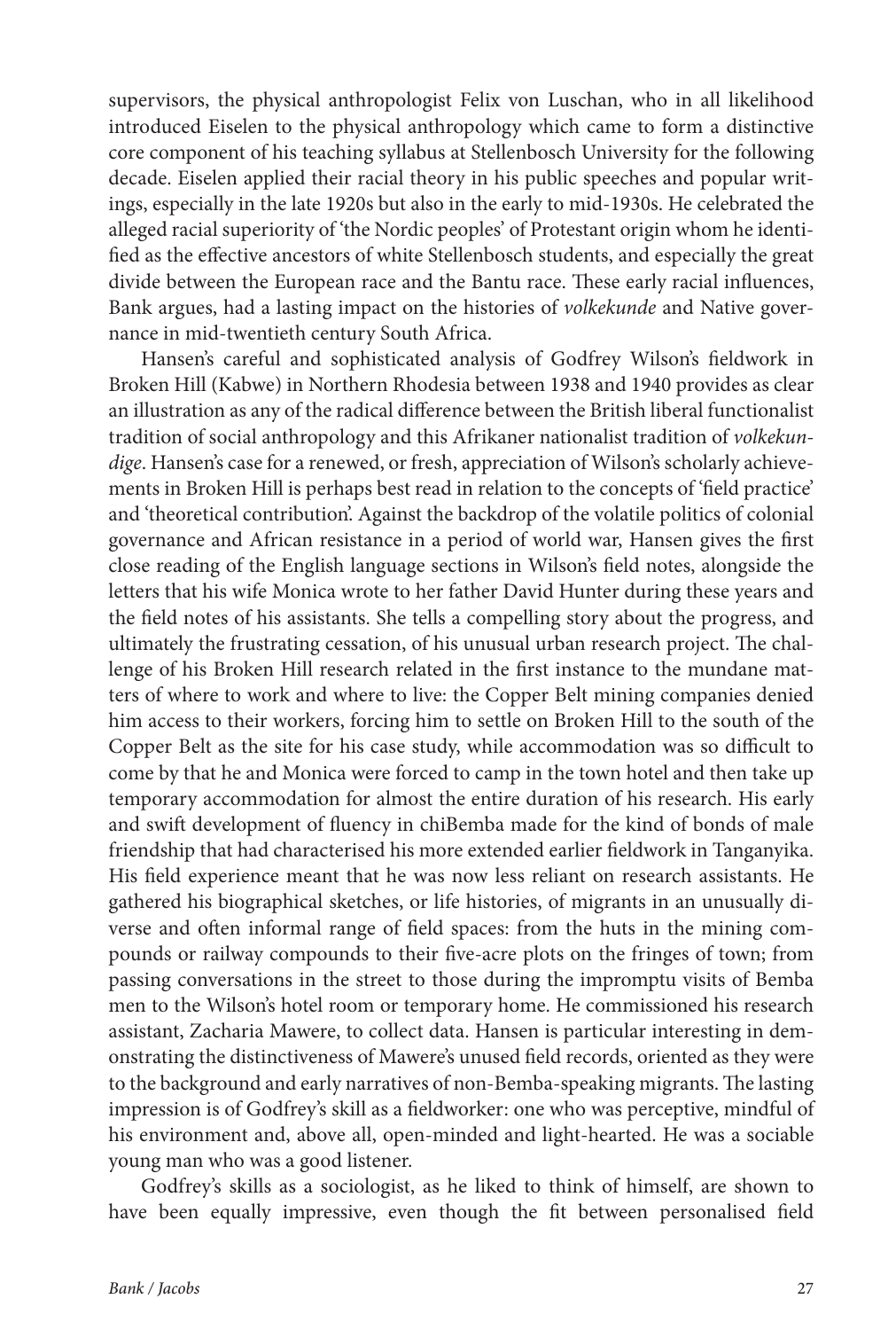practice and his depersonalised published text, the two-part *Essay on the Economics*  of Detribalisation of 1940 and 1941, is difficult to track.<sup>36</sup> His published findings were nothing short of pathbreaking. He empirically established through close statistical analysis that some 70 per cent of the male migrants in Broken Hill were what he termed 'temporarily urbanised', in direct contradiction to the claims of the mining companies and the government. This contributed in no small measure to their denying him further access to his field site, which (along with his pacifism and smoking with Africans) resulted in his resignation as the first director of the RLI. It is his argument that the urban migrants were, above all, 'dressed people', people who invested their capital in clothing and cloth in a global market of consumption, that is the largely unacknowledged pioneering insight of his *Essay*. Given his ability to accumulate extensive personal field data under intense political pressure, and the novelty and breadth of his analytical framework, Hansen asserts that Godfrey Wilson's twopart *Essay* of 1940–1941 was quite as profound a challenge to the tribal functionalist model of his mentor as the more highly celebrated 'Analysis of a Social Situation in Zululand' (or 'The Bridge'), which was published in two parts in 1941 and 1942 by his close friend and successor as RLI director Max Gluckman.37

Sexuality was a particularly fraught subject in interwar social science, as Bank's analysis of Werner Eiselen's darkly troubled and emphatically racist writings about Bantu promiscuity well illustrates. Building on a dynamic new international and regional literature on the history of sexuality, and focusing on the sex education of white middle-class pre-teens rather than on African converts or migrants as some other scholars have done, Sarah Duff presents a close textual and visual analysis of *Facts about Ourselves*, a 31-page sex manual published by the Transvaal Department of Health and the Red Cross in 1936. It was widely circulated in schools at a time when there was growing concern about the need to regulate and mould the attitudes of the dominant class towards sex and sexuality. The manual is strikingly silent about sexual intercourse, with no more than three pages being devoted to the subject, and its pre-teen readers being instructed not to engage in idle chatter about a potentially dangerous subject. The racial politics of sex, on the other hand, looms large. Impressionable young girls are warned of the dangers of hyper-sexed black men and the importance of maintaining racial purity and strength at a time when national health was being threatened by racial degeneration in the form of the poor white problem. The solution was cast in a language of progress and development where the normative sexual relationship was that of the child-bearing heterosexual marriage. Appropriate sexual release should take the form of family-planned monogamous sex rather than 'deviant' forms of sexual behaviour from masturbation in childhood to adulterous or interracial sex in adulthood. Duff provides a fascinating analysis of the succession of visual images which sought to transport the ten, eleven and twelveyears olds into fantasy worlds, from frolicking on beaches to striking athletic postures

<sup>36</sup> His research assistant and informants, for example, are entirely unreferenced outside of the general categories of 'one Bemba man' or 'informant'.

<sup>37</sup> On the anthropological significance of 'The Bridge' see H. Macmillan, 'The Return to Malungwana Drift: Max Gluckman, and the Zulu Nation and the Common Society', *African Affairs*, 94, 374, 1995, 39–65; Schumaker, *Africanizing Anthropology*.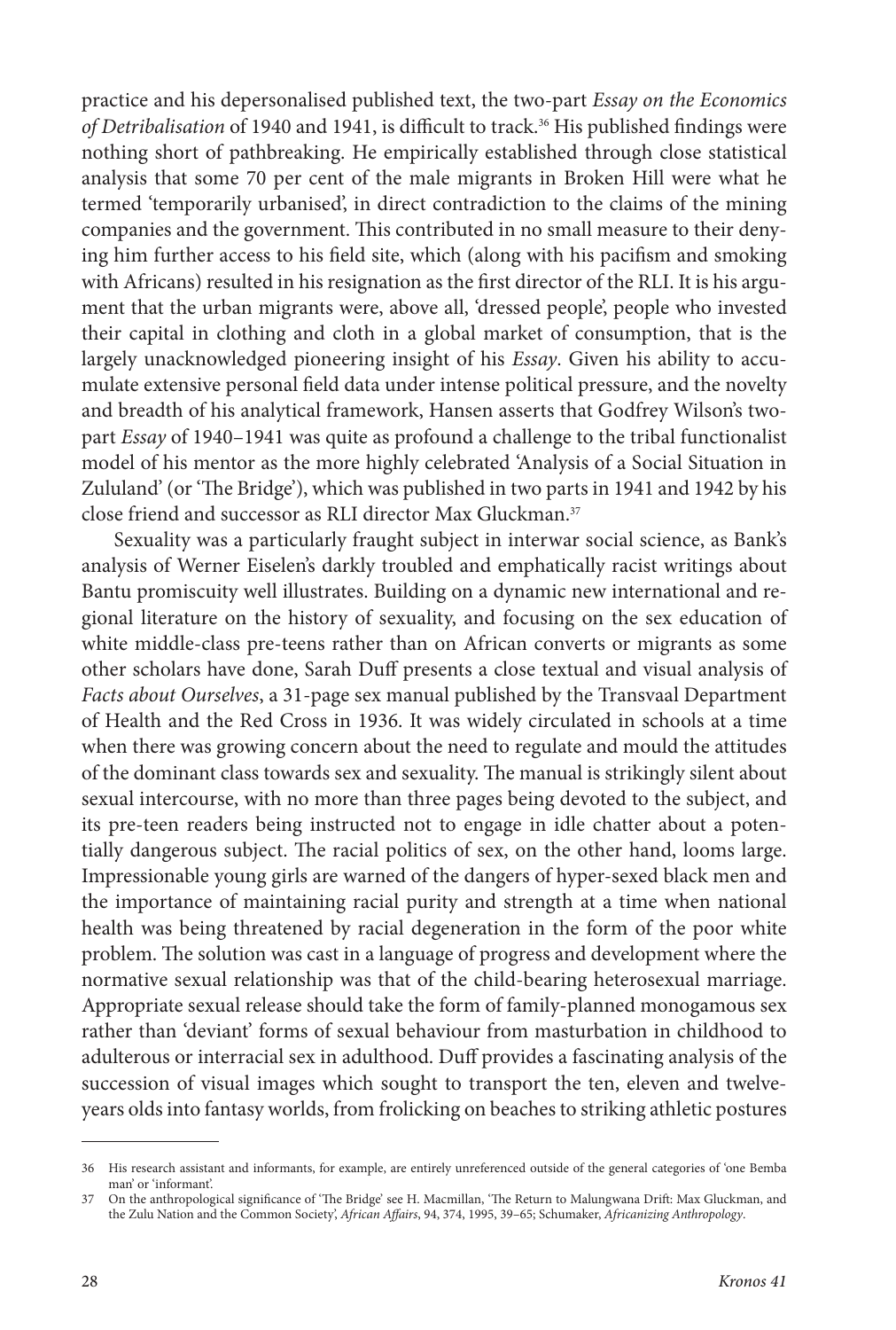on tennis courts, to walking off hand-in-hand into a surreal sunset landscape with echoes of Pierneef. What Duff 's article shares with the three essays discussed above is an emphasis on the centrality of race and the politics of race in contemporary social science, here directed towards the moulding of the normative white middle-class adolescent Self rather than a deepening understanding of the African Other.

### **Local and Global Racial Politics: Scientific Biographies, 1950s–1970s**

The introduction of apartheid in South Africa was another radical rupture in the history and politics of the country and region in the first half of the twentieth century. The three intellectual biographies in the last main .section of this volume share several features, in spite of their eclectic, even idiosyncratic, subject matter of 'ethnogenetics', African art and design, and 'ornithological espionage'. They all take forward the emphasis in the previous section on the centrality of the wider politics of race in the micro-politics of knowledge production in South and southern Africa. Yet where this wider context of racial politics in the previous section related primarily to debates about segregation in interwar South Africa, the framing contexts in these biographical micro-histories are continental and global as the networks of knowledge production expanded increasingly to regional and international networks. There was a re-orientation from South African connections with European former metropoles to South African connections with the United States, the dominant power in the imperial networks of the mid- to late twentieth century. There is also a chronological resonance in that each of the intellectual biographies in this section relates to the year 1958 as a late-life stage of its subject, coincidentally a symbolic marker of change in each case, and with the 1960s as the primary focus.

In addition, there is a shared approach. Each of the authors uses the stories, or historical narratives, of relatively obscure (or in Selby Mvusi's case obscured) individuals to illuminate central themes in the mid-twentieth-century history of the region. Thus Saul Dubow tells the life history of a little-known apartheid racial scientist, J.D. ('Hannes') Hofmeyr (1903–1980) as a way of reconstructing national and international networks of a significant group of white supremacists in South Africa and the United States. Daniel Magaziner uncovers the life history and intellectual development of a hitherto uncelebrated and tragically short-lived young South African artist-turned-designer, Selby Mvusi (1929–1967), whose profound theoretical questions about the relationship between African art and modernity, developed during his decade in exile, have lasting resonance for debates about the legacies of colonialism. Nancy Jacobs tells the story of a moderately talented but well-financed ornithologist of provincial American origins, W. Rudyerd Boulton (1901–1983), as a means of casting light on the race- and class-privileged networks of 'settler science' in Southern Rhodesia, and possibly even the shadowy world of American Cold War espionage in Africa.

Dubow begins with a powerful challenge to the tendency in recent South African historiography to downplay the centrality of racial ideology and racism under apartheid. His narrative centres on the late career shift of the geneticist Hannes Hofmeyr,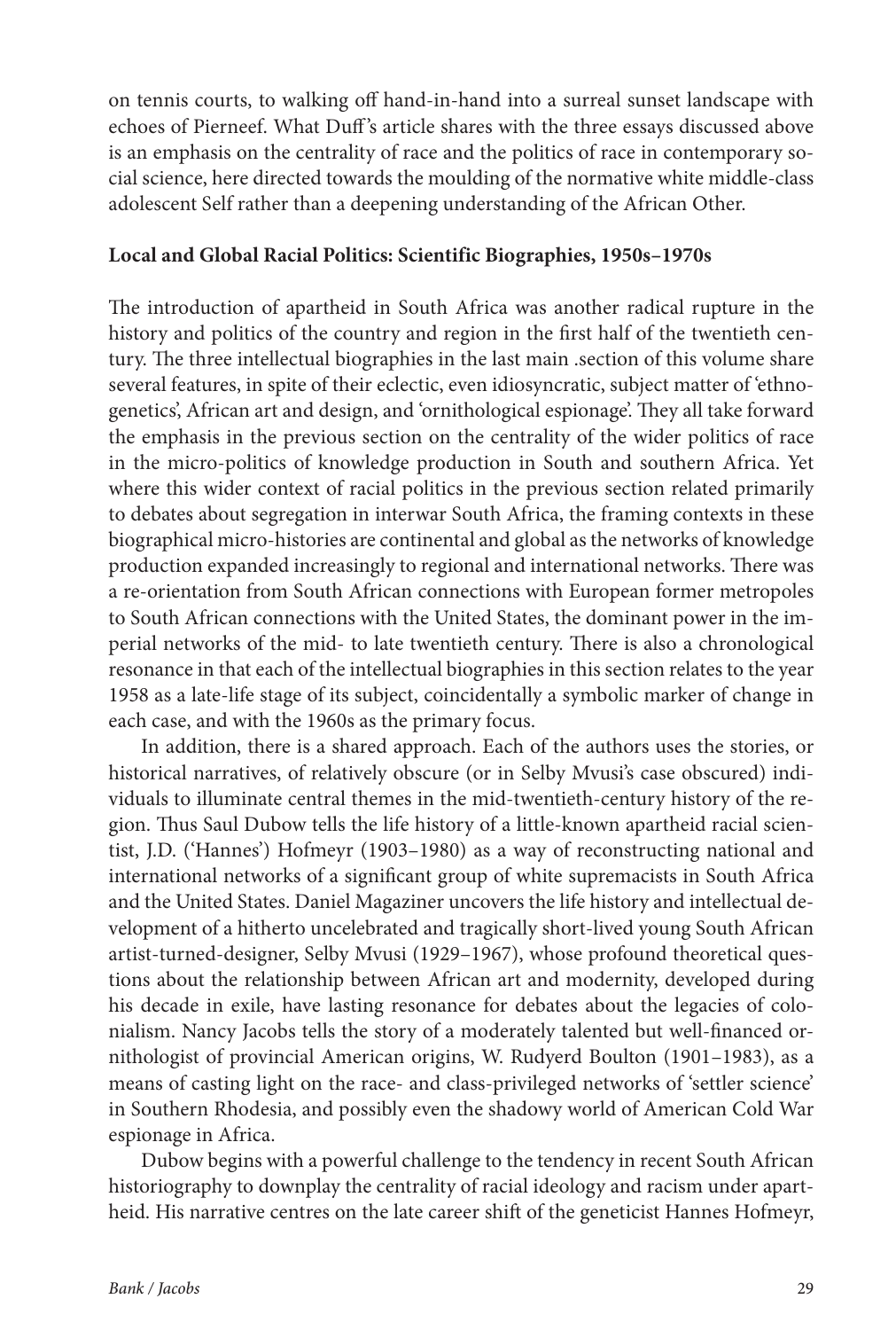an Afrikaner nationalist of post-South African War republican origins who excelled in his undergraduate and graduate studies in animal genetics at Stellenbosch University before attaining a doctoral degree in plant genetics at Cornell University in the 1930s. Hofmeyr was appointed chair and professor of the newly established department of genetics at the University of Pretoria which, partly due to his efforts, succeeded Stellenbosch University as the new home of apartheid theory. In the 1950s and 1960s Hofmeyr made a decisive shift from plant genetics, as the acknowledged international expert on the papaya, to human genetics.

The micro-politics of knowledge in this fledgling field makes for an engaging study. It sharply depicts the longstanding divisions between the culture of scientific research at the historically liberal English-speaking University of the Witwatersrand, where the physical anthropologist Philip Tobias held sway, and the culture of work at the apartheid-affiliated and Afrikaner nationalist University of Pretoria. Hofmeyr and Tobias were the symbolic heads of the radically divided intellectual traditions that had been inherited from the interwar years as described above: a *volkekundige* segregationist tradition that Eiselen established at Stellenbosch University from 1926 to 1936 and then re-established at Pretoria University in 1947–1949 where he instituted his heir P.J. Coertze; and a left liberal, even radical, social science tradition at Wits University fostered in the interwar years by the historian W.M. Macmillan and, with much more success, by the social anthropologist Winifred Hoernlé. Tobias and Hofmeyr clashed over 'the meaning of race' (to use the title of Tobias's best-known publication)<sup>38</sup> at academic conferences and in newspaper debates and informal meetings behind the scenes during the early 1960s. Yet the divide between them on matters of race was less clear-cut than that between Werner Eiselen and Godfrey Wilson as analysed above, in that Tobias's genuine ethical opposition to apartheid was compromised by his lack of frank recognition of the extent to which his own discipline, physical anthropology, was tainted by its historic association with the racial science and the racist racial typologies of his internationally controversial, but nationally and institutionally much romanticised predecessor, Raymond Dart, the discoverer of the Taung skull.<sup>39</sup>

From 1958, as the founder chair of the newly formed South African Genetics Society, he mobilised his national network to arrange a series of conferences in which internationally recognised racial scientists in the field of human genetics were invited as keynote speakers and special guests. These ties, initially with racial recidivists in British intellectual circles, but increasingly from the early 1960s with white supremacists from North America, were cemented through Hofmeyr's connections with *The Mankind Quarterly*, established in 1960 as a space for the publication and dissemination of right-wing scientific racism. Apartheid-affiliated South African racial and social scientists were prominent authors and some, like Hofmeyr, served as board members, strengthening the ties established when editors were invited to attend the

<sup>38</sup> P. Tobias, *The Meaning of Race* (Johannesburg: Institute of Race Relations, 1959).

<sup>39</sup> On Dart and his legacy see S. Dubow, *Illicit Union: Racial Science in Modern South Africa* (Johannesburg: Wits University Press, 1995), 20–65.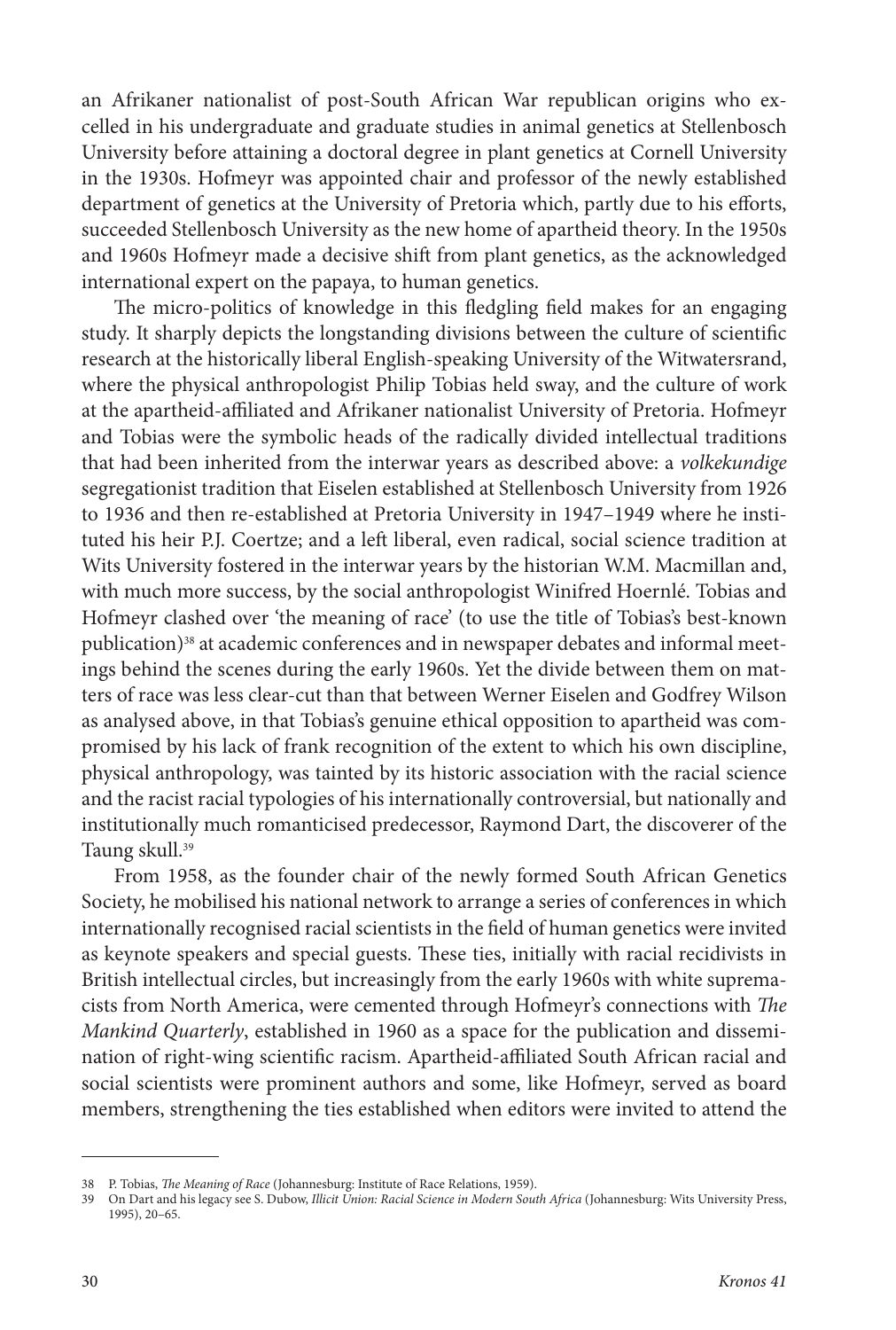conferences of the South African Genetic Society. What Dubow so deftly demonstrates is the difference between the new genetically-driven racial science of the 1960s and that of the interwar years, which he led the way in documenting. Where the science of race of the 1920s and 1930s attached itself to national politics in its concern with the poor white problem and its loose affiliation with Afrikaner Christian nationalism,40 the new racial scientists like Hofmeyr were animated by an international quest to challenge what they saw as a mistaken global politics in which racial difference was denied. They were all hostile to the landmark UNESCO statements that the classification of humans by racial biology was unscientific and politically motivated. While the South African and Afrikaner nationalist networks remained important, not least within the University of Pretoria, with Hofmeyr's genetic racism being shown to have influenced the racial theory of Eiselen's protégé and the new father of *volkekunde*, Pieter Johannes Coertze, the international white supremacist campaign took centre stage. The science of Hofmeyr and his American allies was driven by support for continued white minority rule in southern Africa. They opposed anti-apartheid politics in South Africa and the civil rights movement in the United States, and expressed hostility towards the Communist threat in the era of the Cold War.

It was the racist ideology of the likes of Hofmeyr that drove a Natal-born African painter and art teacher, the 29-year-old Selby Mvusi, into what turned out to be a decade-long exile from South Africa in 1958. Trained at Indaleni African Art School in his teens, Mvusi had been an African National Congress Youth League activist at Fort Hare in the early years of apartheid before he chose to apply his politics to the teaching and theory of teaching of art. A precocious painter who experimented with abstraction, he gained a fellowship that took him to a graduate programme at Pennsylvania State University, where the internationally recognised art educationalist Viktor Lowenfeld nurtured his talent. It was the beginning of a richly productive decade for Mvusi, who produced 16 new paintings within a year, all of which were exhibited at the second African Studies Association meeting in Boston the following year, an event which effectively established his reputation as an African artist. Mvusi had by then moved to further his studies at Boston University and was increasingly active in the interlinked worlds of African art and African studies.

The Sharpeville uprising of 1960 was another decisive turning point in his career. Mvusi now realised that it was impossible for a politically engaged artist like himself to return to South Africa. He moved his family to newly independent Ghana and then to Kenya, where he reinvented himself as a pan-Africanist theorist of modern African art and design. Magaziner provides a sophisticated and empathetic reading of what was a truly visionary theory of African design, beginning with Mvusi's bravely polemical interventions at an African art and African studies conference in Salisbury in 1962. In outspoken contrast to the vast majority of American and white expatriate African art experts, Mvusi called for African artists and designers to look

<sup>40</sup> Ibid, 246–83.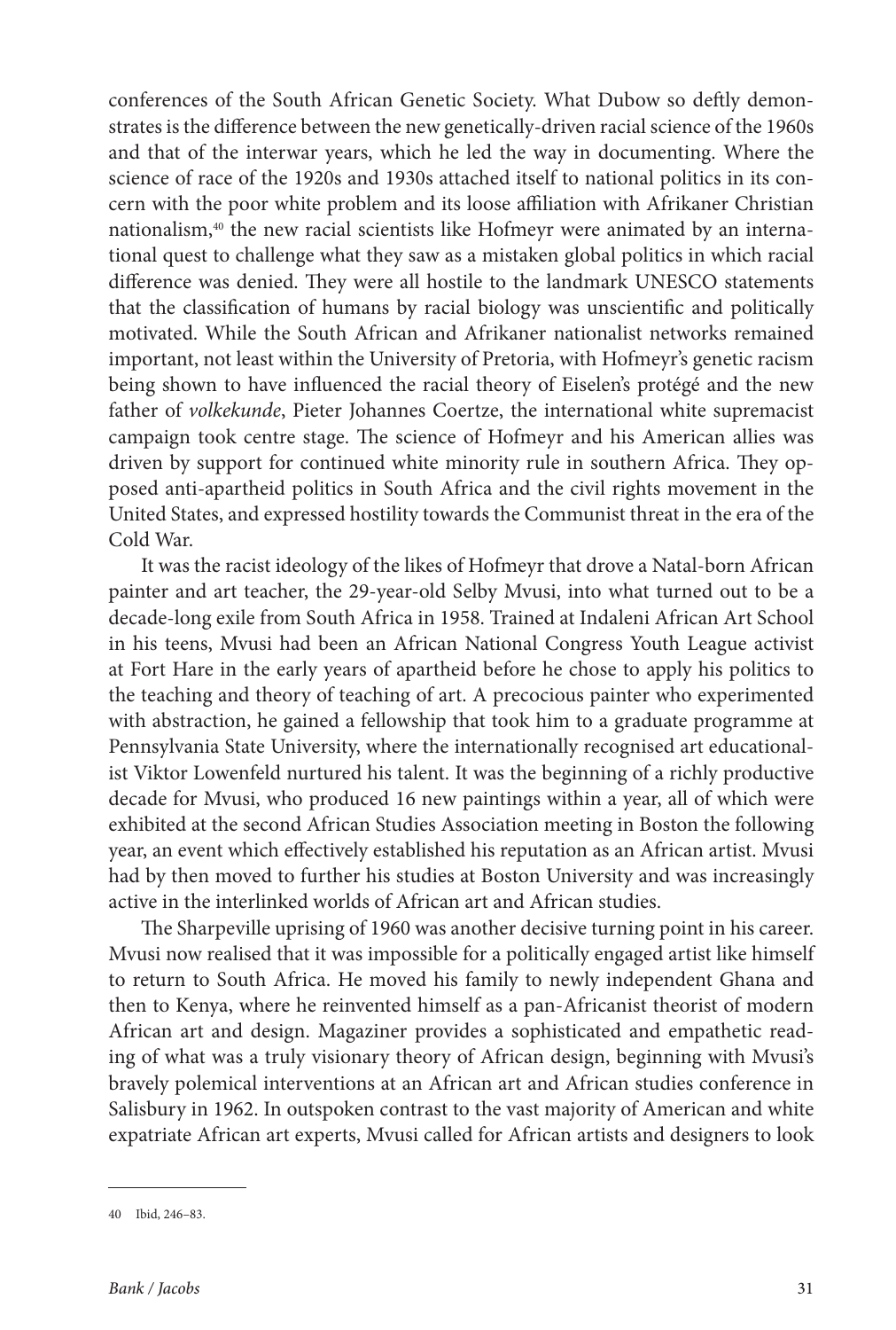to the present rather than the past as their source of inspiration. What developed was a pan-Africanist theory of socially committed art rather than romanticised, backward-looking visions of the glories of earlier creations, whether through the lens of Eurocentric art theory or an emerging Africa-centric politics of negritude. Equally unorthodox was his insistence on the need for Africa to embrace rather than reject the revolutionary potential of modern technology. In 1965 he moved from his position as the first African art lecturer in Kumasi, Ghana to found a school of African art and design at the University of Nairobi. Here Mvusi encouraged a new generation of young artists and designers to look towards the African present and future rather than remaining mired in the lost glories of the continent's history. Selby Mvusi's contribution to rethinking the place and practice of African art and design was cut short by his untimely death in 1967.

The politics of race and identity is more implicit and that of narrative possibility more explicit in the discussion of different plausible readings of the micro- and the macro-politics of a relatively unknown American ornithologist who retired from the United States government in 1958 and immigrated to Southern Rhodesia in 1959. Did Rudyerd Boulton use African ornithology and the Atlantica Foundation Research Institute as a cover for the United States Central Intelligence Agency (CIA) espionage in southern Africa during the 1960s? There is certainly circumstantial evidence to suggest it. He had worked for a decade in the field of American intelligence, including for the CIA, whose letterhead of the 1950s is to be found among his private papers, before his move to Africa. The technology associated with his so-called birding research also seems suspiciously out of scale, with elaborate listening and recording equipment that sits oddly alongside his modest skills and reputation as a birder in Africa. There is also no shortage of evidence regarding the interests of his former (and possibly continued) employers in using science as a cover for espionage in Africa and other colonial contexts during the height of the Cold War. His contemporaries were mildly suspicious of him, yet they tend to portray him as genial and bumbling. He does not seem to have enjoyed the kind of financial security that CIA employment is likely to have offered. In addition, known intelligence agents in Africa were unaware of his presence.

So, while the evidence of 'ornithological espionage' remains elusive and the case speculative, there are other ways of thinking about his relatively mundane scientific career. Here Jacobs develops the theme of her earlier writings on'the intimate politics' of knowledge production, of the centrality of affective relations to the ostensibly neutral work of scientific classification and description. Where she had earlier explored the possibility of intimacy between an African ornithologist George Latimer Bates and his African research assistants,<sup>41</sup> here she uncovers the significance of Boulton's three wives who served as field collaborators or patrons, making his ornithological and wider scientific work possible.

<sup>41</sup> Jacobs, 'Intimate Politics of Ornithology'.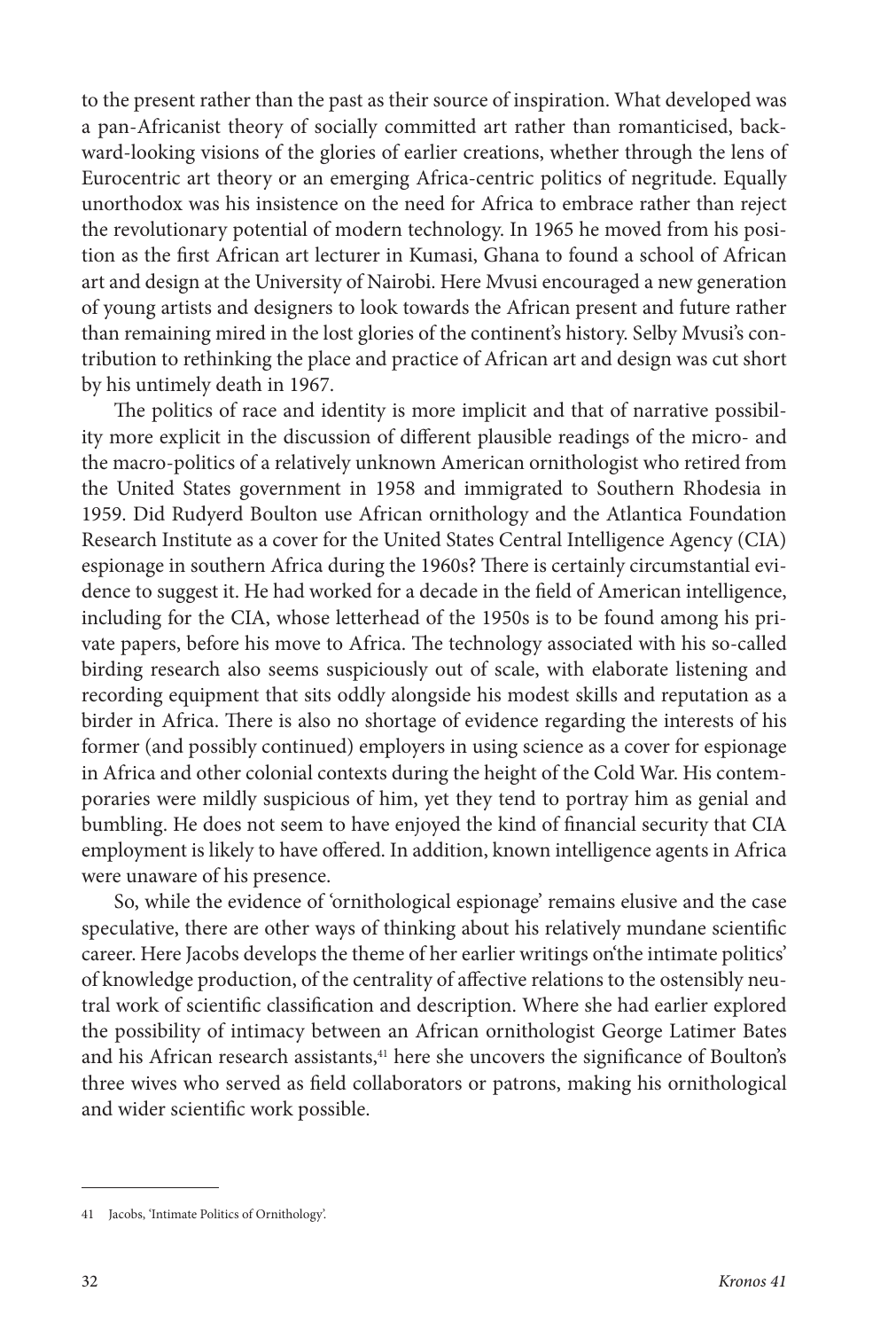The relationship between field scientists and their spouses, some of whom became well-regarded scholars in their own right, has been richly explored in relation to social anthropological knowledge production.<sup>42</sup> In this regard Boulton's first wife, Laura Craytor, used their joint African field expeditions as a way of establishing her credentials as an ethno-musicologist but, in a reversal of the usual politics of inadequate acknowledgement by male scientists of their wives in the field, failed to so much as mention her marriage to Rudyerd in the late-life memoir that tracks her scholarly career. In the end it was Boulton's second and third wives, both older than he, who effectively served as his patrons, offering the kind of financial security that allowed him to live the life of the amateur scientist in Southern Rhodesia. Jacobs suggests that spousal influence went beyond financial security: the interests in African art and racial equality of his flamboyant second wife, Inez Cunningham Stark, were crucial in setting him on the path that led to the establishment in the year after her death (and that of his remarriage) of the Atlantica Foundation in Southern Rhodesia. Boulton's foundation did serve for a time as a patron of scientific research for visiting American scientists, regardless of whether we read his life as that of CIA spy or of a race- and class-privileged settler scientist, or both.

### **The Micro-Politics of Science: The Restoration of Quaggas, 1975–2015**

This issue concludes with Peter Heywood's remarkable case study in the micro-politics of 'hard' science: the role of molecular biology in the resurrection of the quagga in South Africa. The tragic history of the hunting out of the quagga may be relatively well known: the last wild animals were shot out in the Cape Colony in the 1870s and the death of the last captured quagga, in the Amsterdam Zoo in 1883, marked its extinction. The record of its past now lay in paintings, photographs and the descriptions of scientists, and, most significantly for this narrative, the physical remnants in the form of some 23 mounted museum specimens, only one of which remained in South Africa, and sundry skeletons and skulls. The notion of possible restoration is surprisingly old, having been mooted as early as 1900, but only effectively took hold when a German-born taxidermist at the South African Museum in Cape Town, one Reinhold Rau (1932–2006), embarked on a quest to restore the quagga. With handson experience of museum specimens in Germany and the South African Museum, Rau campaigned for the resurrection of the quagga from 1975. His proposal was met with scepticism: the project was too costly, or too academic.

The definitive turning point came in the form of molecular biology in the early 1980s. When the San Diego Zoo approached Rau to provide tissue of zebras, he sent samples from museum specimen collections in Germany so that they could test the DNA and protein of the extinct quagga in order to determine whether it was, as Rau (and Frederick Selous) and had long suspected, a subspecies of the plains zebra rather

<sup>42</sup> For a particularly brilliant case study, see M. Engelke, '"The Endless Conversation": Fieldwork, Writing and the Marriage of Victor and Edith Turner' in R. Handler (ed), *Significant Others: Interpersonal Relationships and Professional Commitments in Anthropology* (Madison: University of Wisconsin Press, 2004), 6–49. Others have explored the field and collaborative relationships between Raymond and Rosemary Firth, and Philip and Iona Mayer.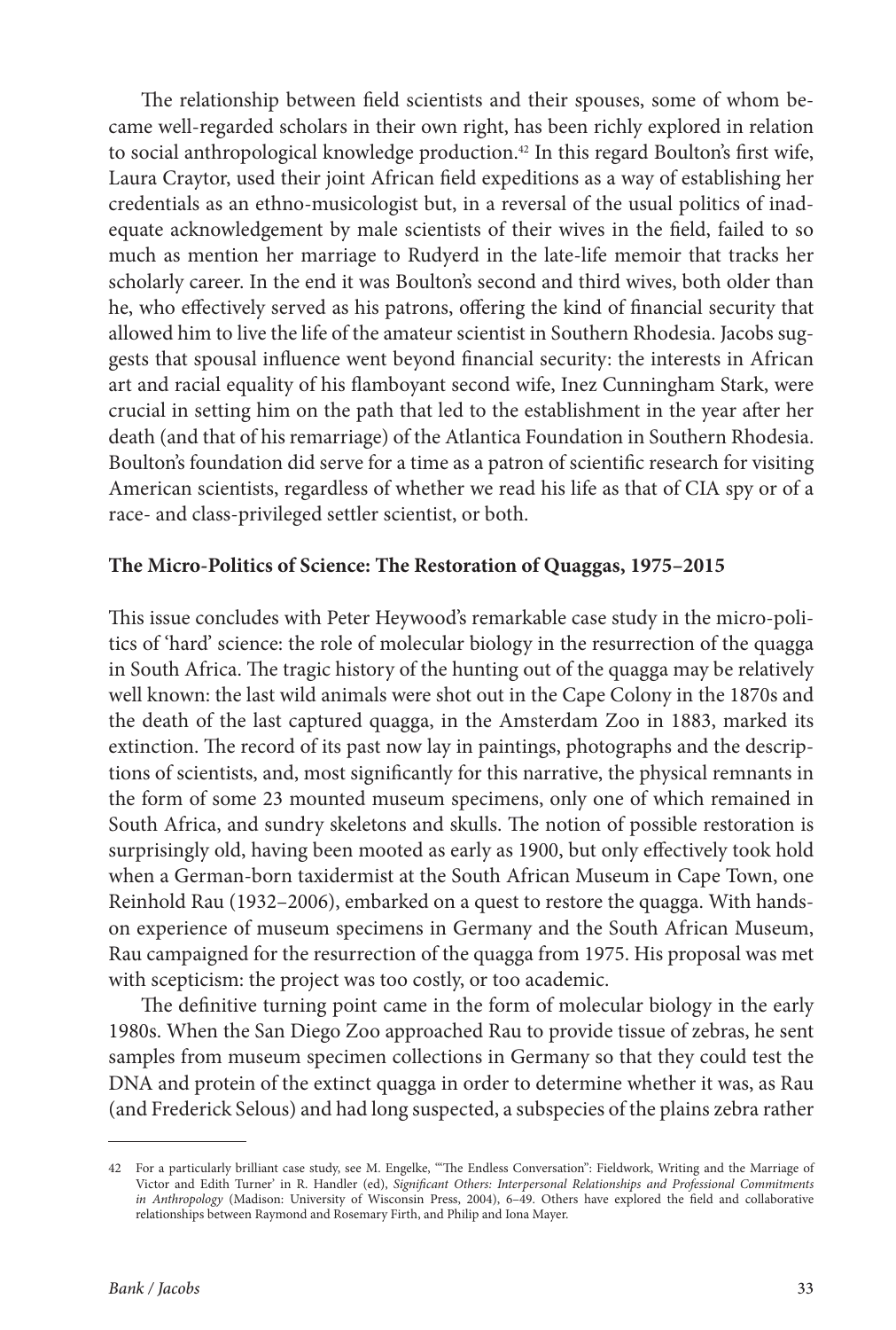than a separate species. The DNA finding of Higuchi and his laboratory researchers based on this small sample was the first concrete evidence that the plains zebra and the quagga were 'conspecific', to use the scientific term.. Rau now had more success in rallying a wide range of role players, each with somewhat differing motivations, to the cause, including, rather ironically, hunters along with the more obvious candidates, nature conservationists and university-based scientists. So it was that the Quagga Project was born in 1985 with institutional support from the South African Museum and the Cape Department of Nature and Environmental Conservation. A founder population of 'quaggas', consisting of nine carefully selected plains zebras from the Etosha National Park and a further nine from the Umfolozi Game Reserve in Kwazulu-Nata,l was constituted in the Vrolijkheid Nature Reserve near Robertson in 1986. The founders were chosen on the basis of their closer-than-usual physical approximation to the skin pattern of the quagga, which photographs, illustrations and faded museum specimens show to have had fewer stripes and a darker colouring than the plains zebra. In subsequent generation those offspring with the closest resemblance to the extinct quagga were selected for breeding and this experiment in selective breeding, a practice described in detail by Darwin, has produced some 119 'Rau quaggas', now distributed across game parks and reserves throughout the country.

Heywood concludes by recommending that we think of the quagga as a 'boundary object', the concept coined by Star and Griesemer,<sup>43</sup> to reflect on the ways in which role players with differing motivations share a common goal in relation to projects of preservation and restoration. In this sense the micro-politics of quagga restoration has been a coming together of scientists with expertise in molecular biology and taxonomy, hunters who professed a desire to atone for destructions by their distant ancestors, and conservationists who wished to stock their reserves and game parks with a new attraction, while imbuing a post-apartheid South African symbol with a history of victimisation that echoed the national narrative of reconciliation or resurrection.

### **Changing Resolutions**

By no means does the micro-political approach suggest harmonious relations. Power accruing from global processes certainly matters. Race, wealth and the scientific arrogation of authority permeate face-to-face collaborations. Intimate and professional knowledge can have colonial implications and imperial culture colours individual understandings. Because power operates reciprocally between levels, historical understanding requires investigation on all scales and on movements between them. How can we understand the relationships between the micro and macro? Rather than a metaphor of fractals, of replication of those patterns visible from a distance as the viewer moves to smaller and smaller scales, we propose one of a zoomed photo that

<sup>43</sup> Star and Griesemer, 'Institutional Ecology, "Translations" and Boundary Objects'.